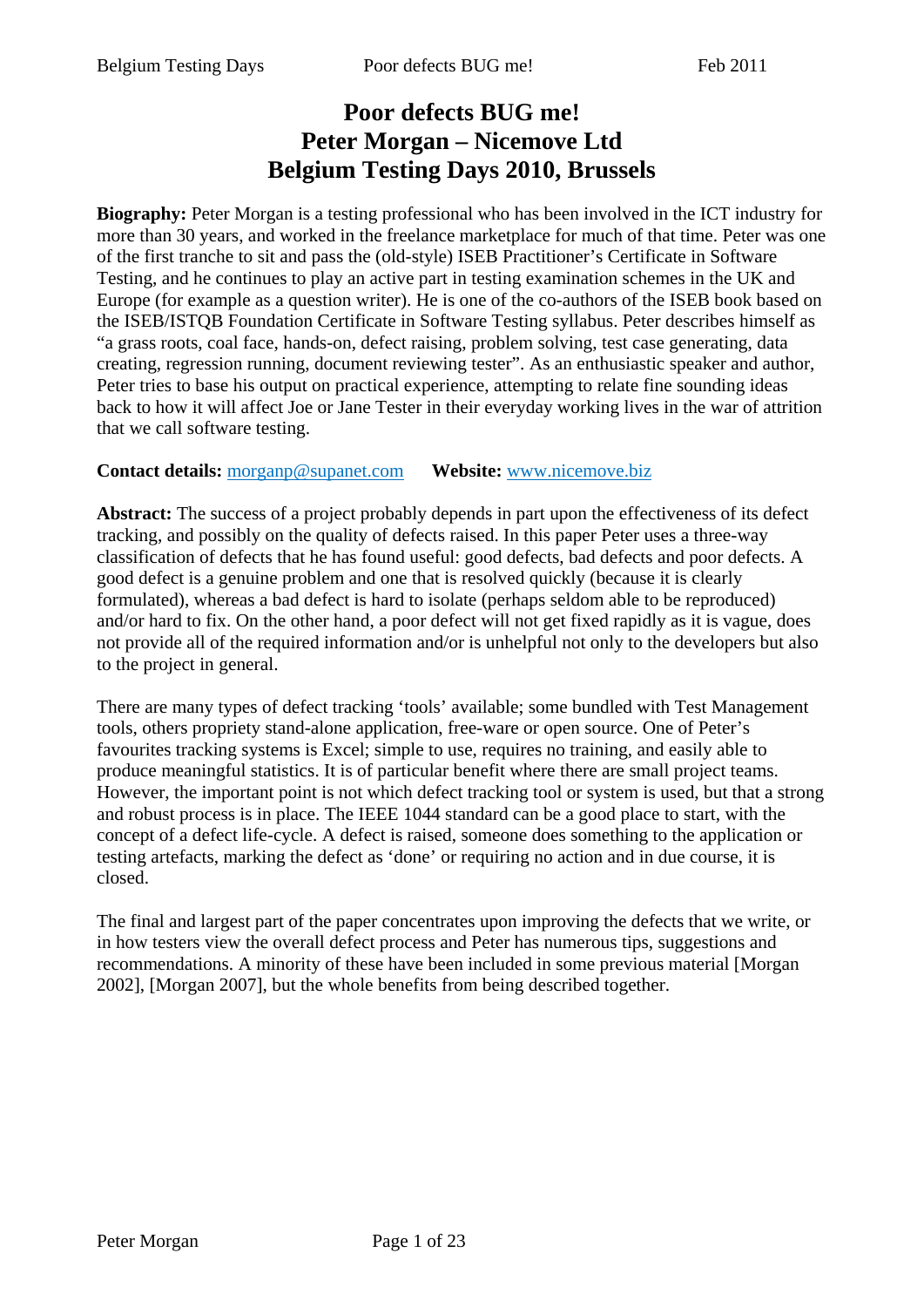#### **Table of Contents**

# **Introduction**

#### **Goals**

The prime aim of this paper is to encourage you to think defects, and raise the standard of the defects that you raise or see raised on your specific projects, both now and into the future. There can be no magic list that will help everyone in every situation, but my hope is that several of the hints, tips and tricks will be useful in any working environment It is just that the 'several' will change depending upon, for example, the vertical market segment you are operating within, the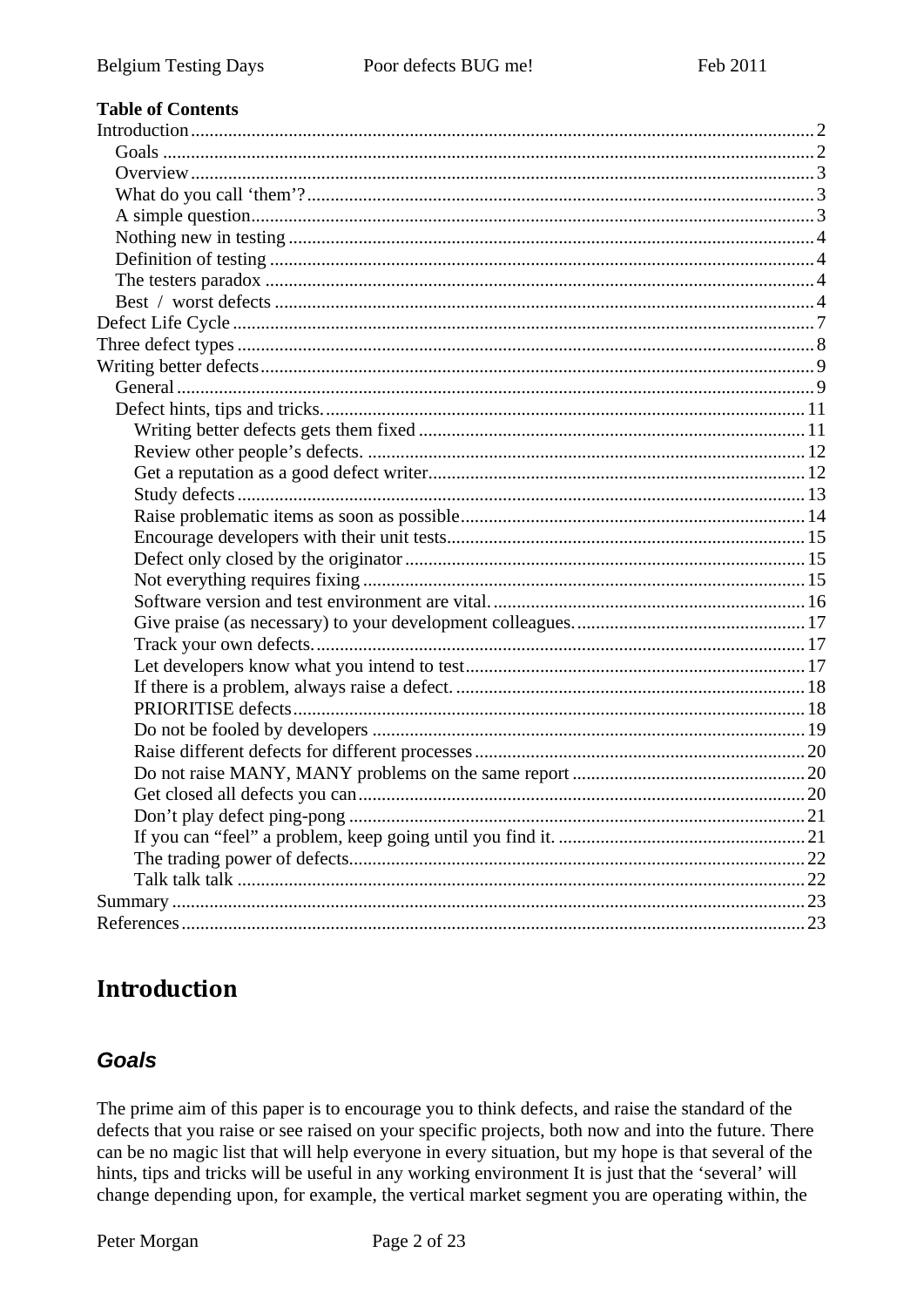software development methodology, the cultural background of the company or the experience of those undertaking the testing.

I am passionate about testing and passionate about defects. If the detail that follows causes you to rethink your ways of acting and in particular the raising of defects and the defect process, then it has achieved its primary purpose. That is true, even if you seriously consider your former practices, and after due consideration, return to these with no changes.

The long introduction is necessary in order to place the "Defect hints, tips and tricks" section into context, and to enable anyone (regardless of testing experience or indeed whether they are a tester at all) to benefit from this important section. Those contemplating moving straight to the final section would be advised to think again.

# *Overview*

It is not expected that readers of this paper will necessarily be experienced testers; it is aimed at anyone. The first sections are an introduction, discussing, for example, how we name problems that we find in software, what is testing and some examples of interesting or amusing defects. Thereafter follows a short synopsis of the defect life cycle, before the idea of **good**, **bad** and **poor** defects is introduced, something the author has found useful. It is only when this groundwork has been laid that substantial benefit can accrue to those with comparatively little testing experience or background. It is the "Defect hints, tips and tricks" where most benefit will be found. The aim of this paper is that anyone can read it and gain insight, understanding, and, yes, useful and practical suggestions.

# *What do you call 'them'?*

On the projects I have worked on, in a variety of companies and spanning diverse vertical market segments, the name given to "issues" has varied tremendously. Here are some that I have come across, but I am sure that you can add to this list:

> Issue, Anomaly, CFR, Incident, Bug, Defect, Tracker, Trouble Ticket, Problem, SPR, Observation, Fault Report, PinICL

What you do call them in a particular workplace does not really matter, as long as everyone knows what you mean by the term. The real problem comes when the same word is used with different meanings, or different words have the same meaning to different people [and they do not understand the other's terms]. Wherever I work, I adopt the term for 'issue' that is in use there, whilst making it clear what I mean by the chosen term. Three used in the company where I am currently on contract (and used as-if they are the same words) are 'defect', 'bug' and 'observation'.

We need to have a common term in our work-places, and avoid the Humpty Dumpty syndrome: 'When I use a word,' Humpty Dumpty said, in rather a scornful tone, 'it means just what I choose it to mean — neither more nor less.' [Carroll 1871]

# *A simple question*

Do you believe in defect-free software? In one sense, I feel that we cannot be involved in testing if we do NOT believe in the concept. Much of our activity, ultimately, is aimed to reducing the number and severity of defects found, in essence 'making the software better and better'. Of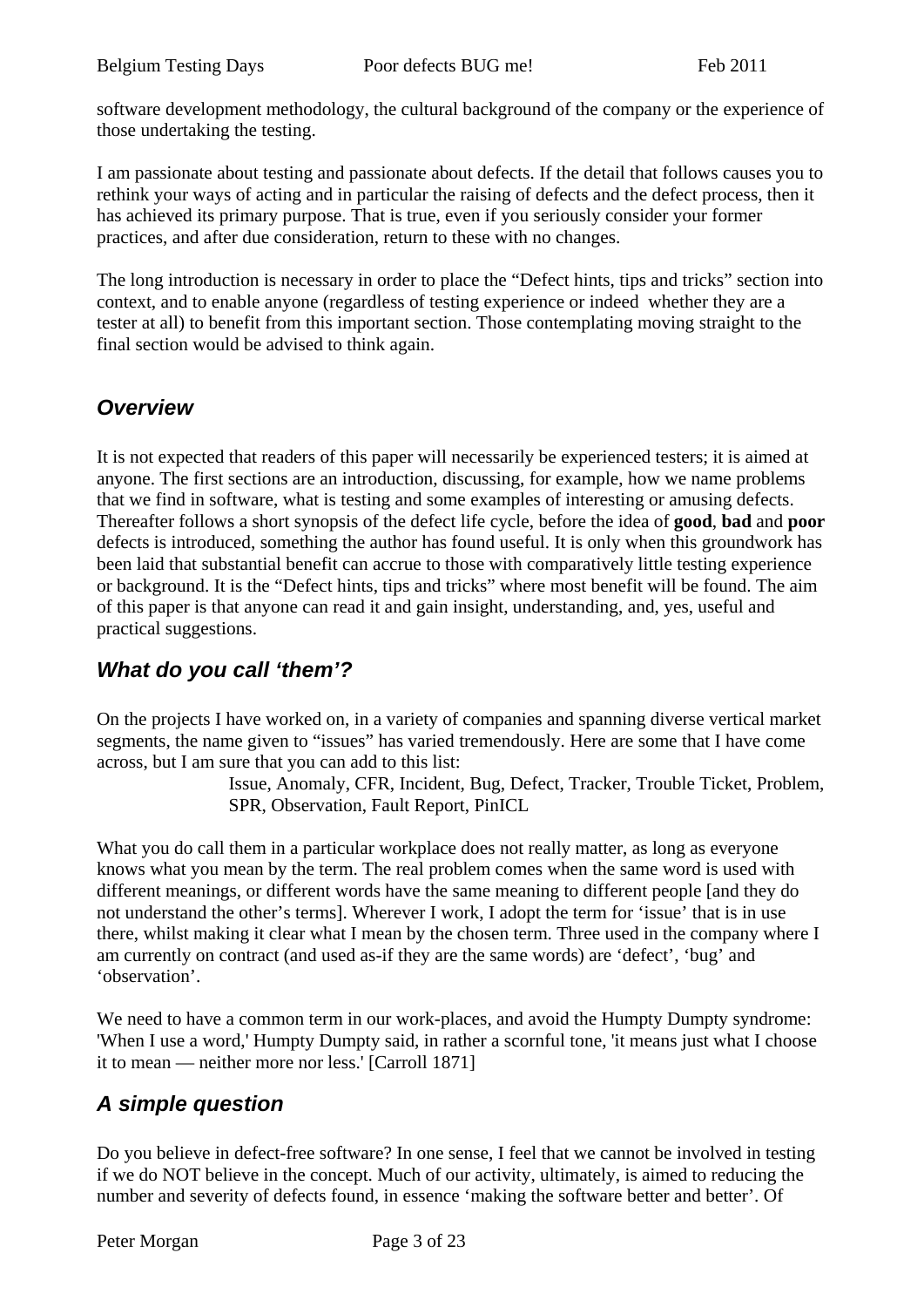course, our intervention as testers is not direct, but provides information to others to enable them to rectify problems. My position is that I passionately believe in defect-free software. However, the not inconsiderable drawback is that it is impossible to know whether you have achieved this.

### *Nothing new in testing*

Many would say that testing began in 1979 with the publication of what is still considered as a seminal work [Myers 1979]. Since that time, pre-existing and new techniques have been defined and refined, processes written and standards proposed. However, the essence of software testing is still unchanged: to critically examine software-related works products, report possible problems, and see these resolved (which may or may not require changes to items, including the testware).

# *Definition of testing*

It is not my intention to provide yet another definition of testing, so don't expect a polished summary. This is merely a form of words that I have found helpful, and use of these words has almost single-handedly played a significant part in securing contract positions for me on at least three occasions.

> Testing is the systematic and methodical examination of a software product using a variety of techniques, with the express intention of attempting to show that it does not fulfil its desired or intended purpose. This is undertaken in an environment that represents most nearly that which will be used in live operation

### *The testers paradox*

Testing has twin aims which are incompatible, and give rise to "the tester's paradox". As testers we seek to find problems, yet are part of the production of working software. If we succeed in one of these aims, we fail in the other. THAT is the paradox.

# *Best / worst defects*

If a group of doctors get together, they don't spend time talking about patients that they have killed. Rather it is interesting cases that perhaps initially perplexed them, but where eventually, through research, dedication and sometimes just plain luck, a correct diagnosis was given, the patient responded and is now walking around alive!

Testers are different. Quite often it is the one that got away that enjoys the limelight, and rightly so, as these little gems can teach us, and help to catch similar defects into the future. I have several to add to that mix

#### **On-line book seller software upgrade**

A well known on-line book seller (as this is Belgium, let us call them "Meuse.com", for example) had a major software upgrade, which was duly tested before deployment. As with some other very complex systems (perhaps nuclear power stations, or the opening of a new airport terminal – Heathrow Terminal 5), it was not possible to test everything together before entering production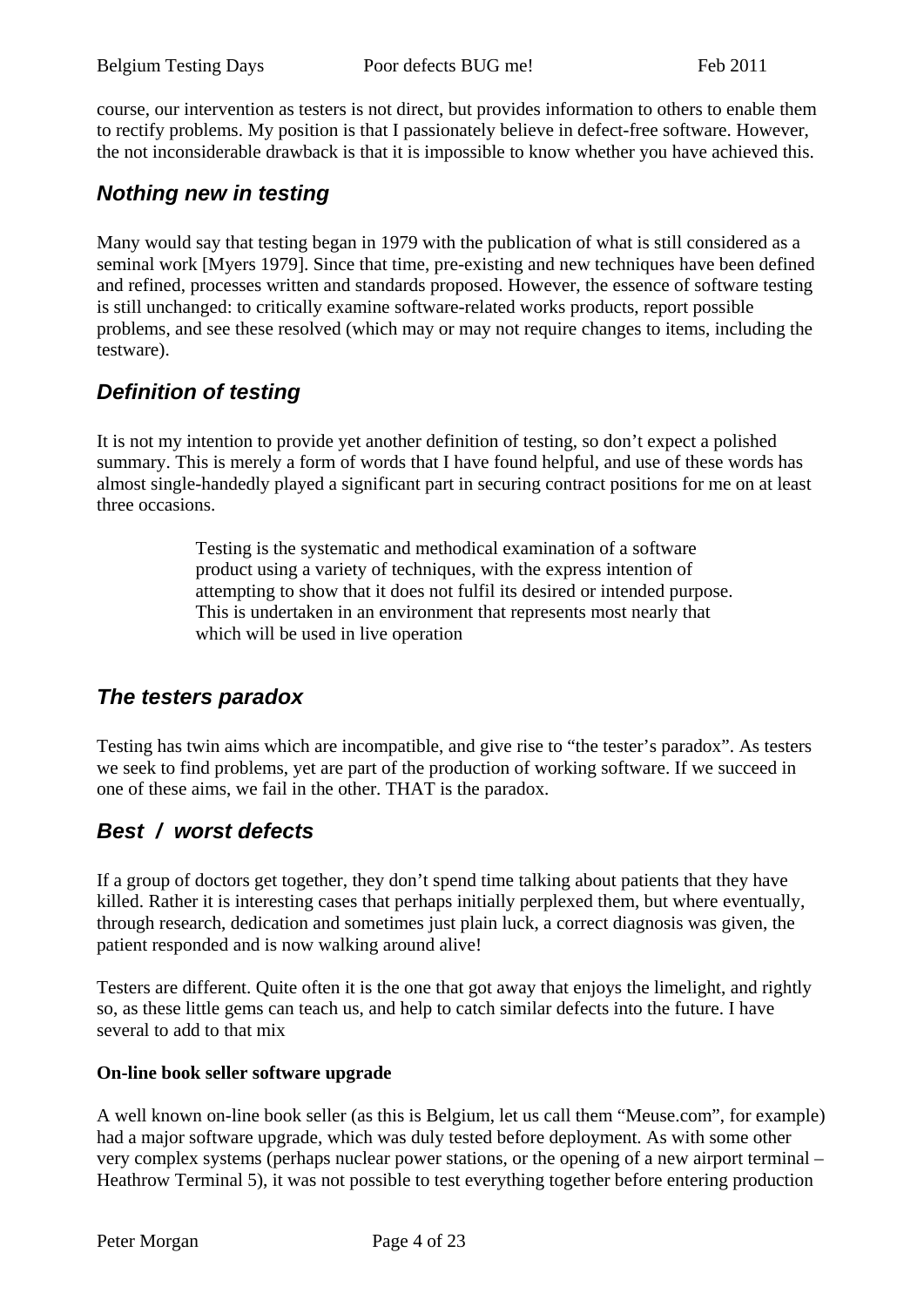– it is not practical to build a test system with a test book warehouse, a test web-site undertaking \$100,000's of business every hour, and huge volumes of customers 'just browsing', etc. Parts were tested in isolation and then the cut-over to the new software took place. All went well until it was noticed that the books that had been ordered and packaged for despatch had blank labels on them. There was no indication of where the goods were to be despatched, or to whom. Now that was a slight problem!

#### **Australian cookbook**

Recently a cookbook was produced in Australia, and the contents were proof-read during the editing process. Proof read by people, with an eye for detail. After this had been completed, the text and pictures were auto-formatted (for page layout, position of the pictures in relation to the text, building of the index, and table of contents, etc). Part of the final checks involved automated spellchecking. Unfortunately what was not picked up was the fact that this resulted in two 6-letter words being inter-changed; pepper and people. After the mistake was spotted, 1,000's of books had to be pulped, for the as-printed text now showed: "Sprinkle with freshly ground black people"

#### **WORD 95 spell-check problem**

A spell checker highlights words where the spelling is not recognised, and makes a suggestion for possible alternatives. In WORD 95, if you spell-checked a document with the words "I wish Bill Gates were dead" in it, this would be highlighted as a spelling mistake. The suggested correction displayed was "I'll drink to that".

#### **Certificate printing**

In the late 1980's, there was a certificate printing utility that was available. Using a simple user interface, the operator entered 4 pieces of information, and a certificate was printed. The required information together with example values is as follows;

| Description                     | Values I used                      |
|---------------------------------|------------------------------------|
| Name<br>$\mathbf{D}$            | Peter Morgan                       |
| 2) Occupation                   | therapist                          |
| 3) What had been done           | satisfied the examiners            |
| 4) The 'prize' that was awarded | the ISEB Foundation Certificate in |
|                                 | <b>Software Testing</b>            |

This produced the fine-looking certificate shown following, with the user-defined information in different colours for illustrative purposes only (and font sizes / font emphasis, to assist any that find colours difficult to distinguish).

# This is to certify that

Peter Morgan, therapist has satisfied the examiners and is awarded the ISEB Foundation **Certificate in Software Testing**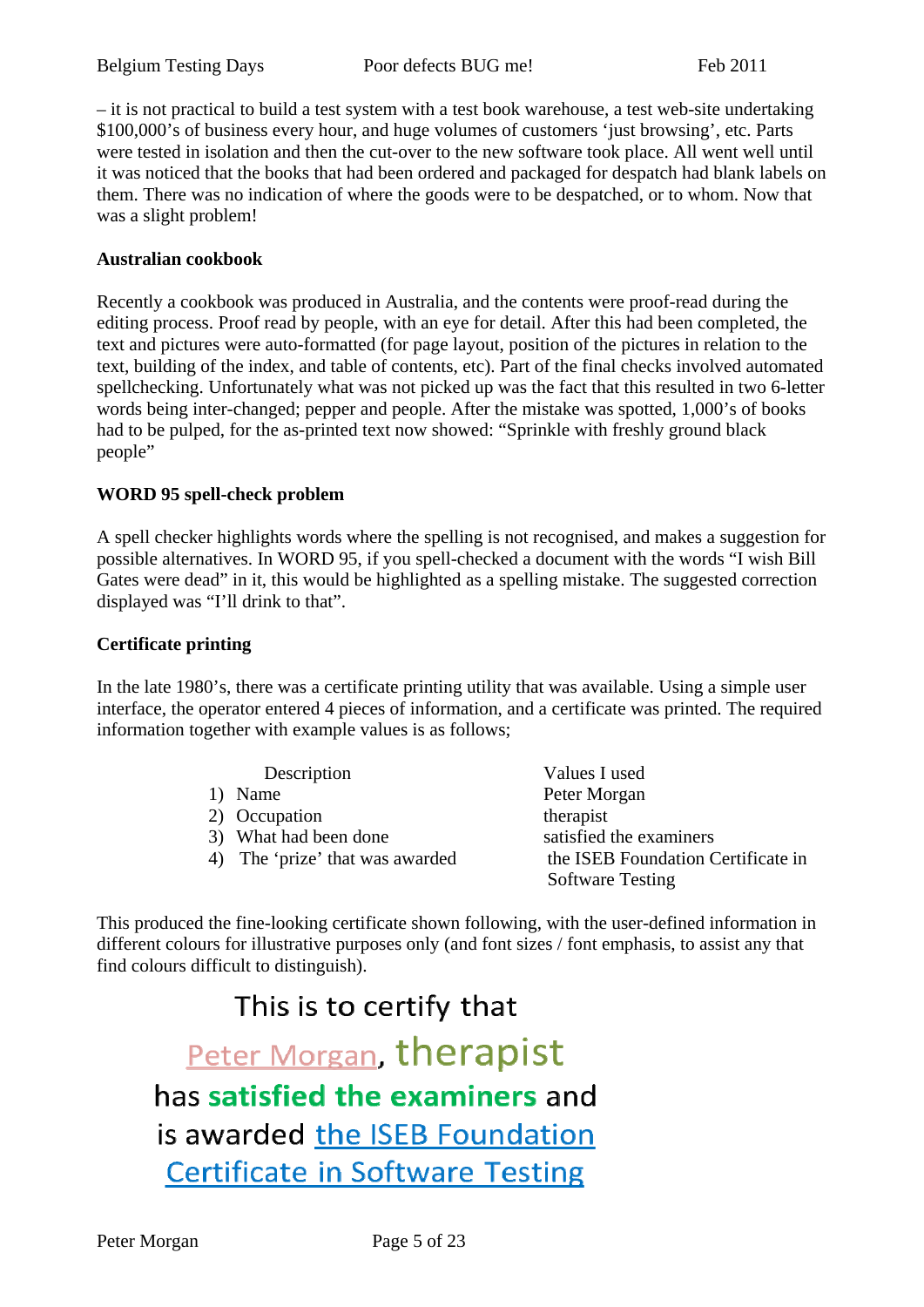This certificate meets the user requirement; you get the idea. However, if instead of entering "Peter Morgan", I wish to use my full name, and detail that I am a member of the British Computer Society, the use of "Peter Robert Morgan (MBCS)" produces a very unfortunate splitting of words over a line break.

The occupation has moved from 'therapist' to 'the rapist', clearly not what was intended.

# This is to certify that

Peter Robert Morgan (MBCS), the

# rapist has satisfied the

# examiners and is awarded

the ISEB Foundation **Certificate in Software Testing** 

#### **Excel 2007**

There is a problem with Excel 2007, when using 'Paste Values'. This can be shown with a simple spreadsheet, where sales targets are entered, with an indication of whether that target had been met.

|                | A         | B                                   | C                        | D                          | E |             | G           |
|----------------|-----------|-------------------------------------|--------------------------|----------------------------|---|-------------|-------------|
| 1              | Week<br>۰ | Target $\vert \mathbf{v} \vert$ Met | $\overline{\phantom{a}}$ | $\bar{\mathbf{v}}$<br>Date | ÷ | Paid A<br>÷ | Paid B<br>× |
| $\overline{2}$ | 1         | 1200 Yes                            |                          | 16/12/2010                 |   |             |             |
| 3              | 2         | 600 No                              |                          | 29/12/2010                 |   |             |             |
| 4              | 3         |                                     | <b>500 Yes</b>           | 29/12/2010                 |   |             |             |
| 5              | 4         |                                     | 800 Yes                  | 07/01/2011                 |   |             |             |
| 6              | 5         |                                     | <b>900 Yes</b>           | 14/01/2011                 |   |             |             |
| 7              | 6         |                                     | 400 Yes                  | 28/01/2011                 |   |             |             |
| 8              | 7         | 1500 No                             |                          | 28/01/2011                 |   |             |             |
| 9              | 8         | 800 No                              |                          | 04/02/2011                 |   |             |             |
| 10             | 9         | 1220 Yes                            |                          | 11/02/2011                 |   |             |             |
| 11             | 10        | 650 No                              |                          |                            |   |             |             |

Column C now has a filter applied, with only those weeks where the sales target has been met shown, detailed below.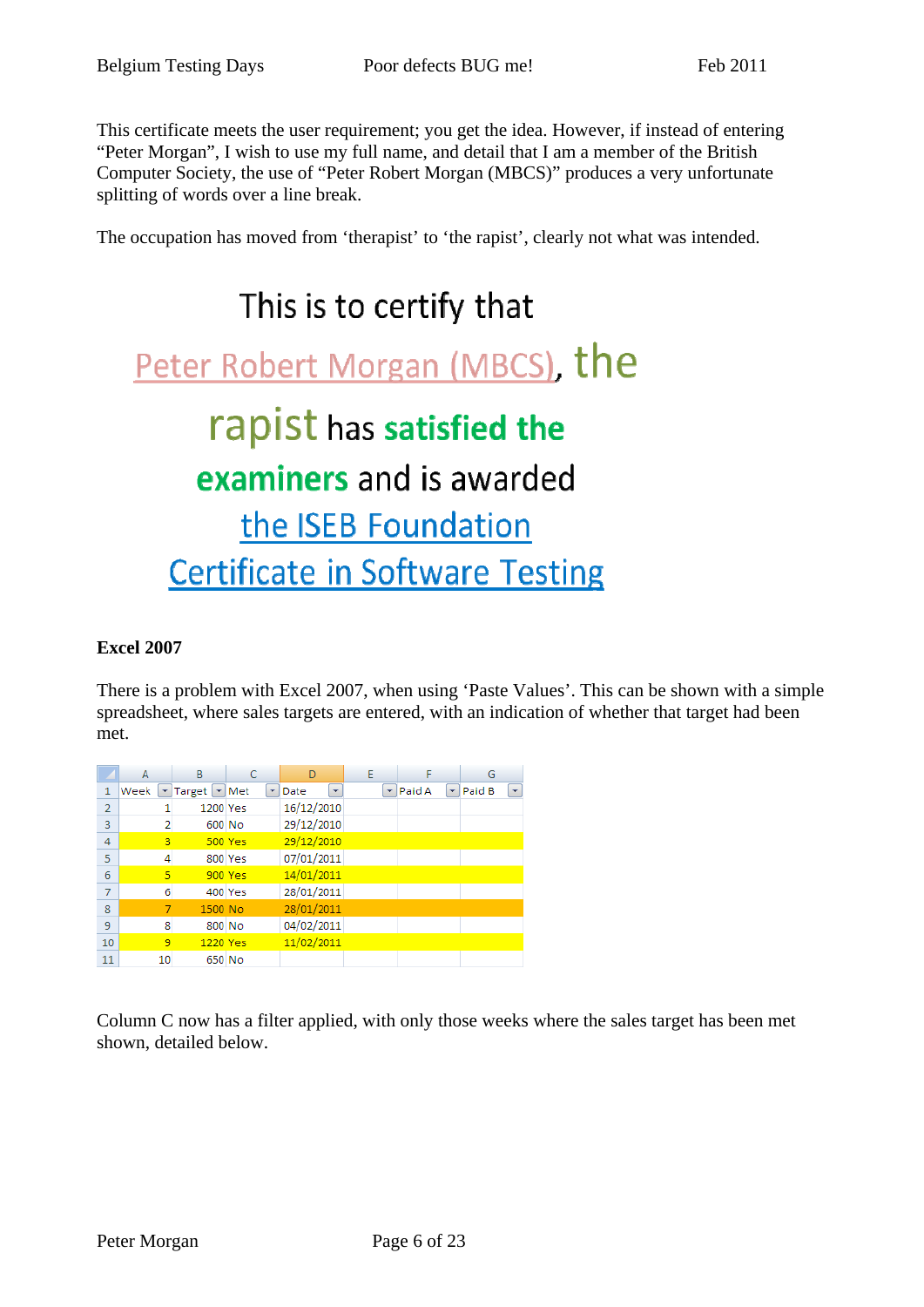|                | А    | B                |                                       |   |             | G           |
|----------------|------|------------------|---------------------------------------|---|-------------|-------------|
| 1              | Week | ▼ Target   ▼ Met | $\sqrt{x}$ Date<br>$\bar{\mathbf{v}}$ | ÷ | Paid A<br>÷ | Paid B<br>÷ |
| $\overline{2}$ |      | 1200 Yes         | 16/12/2010                            |   |             |             |
| $\overline{4}$ | 3    | 500 Yes          | 29/12/2010                            |   |             |             |
| 5              | 4    | 800 Yes          | 07/01/2011                            |   |             |             |
| 6              | 5    | <b>900 Yes</b>   | 14/01/2011                            |   |             |             |
| 7              | 6    | 400 Yes          | 28/01/2011                            |   |             |             |
| 10             | 9    | 1220 Yes         | 11/02/2011                            |   |             |             |

The date when the bonus has been paid is entered into cell F2, and using copy and paste, applied to the appropriate entries in column F. However, this removes the highlighting on this column that had been used for some of the rows.

In order to get around this difficulty, 'paste values' was used. The date the bonus was paid was entered into G2, and copied. Cells G2 to G10 are highlighted, and paste values used. Now the formatting of the colour-highlighted cells is preserved.

|    | А    | в                   |                           | D          |        | G                                                        |
|----|------|---------------------|---------------------------|------------|--------|----------------------------------------------------------|
|    | Week | $\mathbf{r}$ Target | $\blacktriangleright$ Met | ÷<br>Date  | Paid A | $\overline{\phantom{a}}$<br>$\blacktriangleright$ Paid B |
| 2  |      | 1200 Yes            |                           | 16/12/2010 |        | 15/02/2011 15/02/2011                                    |
| 4  | 3    |                     | <b>500 Yes</b>            | 29/12/2010 |        | 15/02/2011 15/02/2011                                    |
| 5  | 4    |                     | 800 Yes                   | 07/01/2011 |        | 15/02/2011 15/02/2011                                    |
| 6  | 5    | 900 Yes             |                           | 14/01/2011 |        | 15/02/2011 15/02/2011                                    |
|    | 6    | 400 Yes             |                           | 28/01/2011 |        | 15/02/2011 15/02/2011                                    |
| 10 | ٩    | 1220 Yes            |                           | 11/02/2011 |        | 15/02/2011 15/02/2011                                    |

The only difficulty now is that some of the cells on rows where the sales targets have not been met are shown as having the bonus paid. The previously applied filter is removed. Compare column F (where 'paste' was used) and column G (which resulted from 'paste values')

|    | A    | B              |     | D                                | E  | F                     | G                                  |
|----|------|----------------|-----|----------------------------------|----|-----------------------|------------------------------------|
| 1  | Week | Target  <br>▼  | Met | Date<br>$\overline{\phantom{a}}$ | ÷. | Paid A<br>÷.          | Paid B<br>$\overline{\phantom{a}}$ |
| 2  |      | 1200 Yes       |     | 16/12/2010                       |    |                       | 15/02/2011 15/02/2011              |
| 3  | 2    | 600 No         |     | 29/12/2010                       |    |                       | 15/02/2011                         |
| 4  | 3    | <b>500 Yes</b> |     | 29/12/2010                       |    | 15/02/2011 15/02/2011 |                                    |
| 5  | 4    | 800 Yes        |     | 07/01/2011                       |    |                       | 15/02/2011 15/02/2011              |
| 6  | 5    | 900 Yes        |     | 14/01/2011                       |    |                       | 15/02/2011 15/02/2011              |
| 7  | 6    | 400 Yes        |     | 28/01/2011                       |    |                       | 15/02/2011 15/02/2011              |
| 8  | 7    | 1500 No        |     | 28/01/2011                       |    |                       | 15/02/2011                         |
| 9  | 8    | 800 No         |     | 04/02/2011                       |    |                       | 15/02/2011                         |
| 10 | 9    | 1220 Yes       |     | 11/02/2011                       |    | 15/02/2011 15/02/2011 |                                    |
| 11 | 10   | 650 No         |     |                                  |    |                       |                                    |

# **Defect Life Cycle**

Defect life-cycle is clearly expressed in IEEE 1044-1 A defect is

- Raised
- Something happens to it
- (Eventually) it is closed

The four stages in the 'classic' defect life-cycle can be remembered by RIAD – Recognition Investigation Action Disposition. If you want to remember this, think of the capital of Saudi Arabia – Riyadh.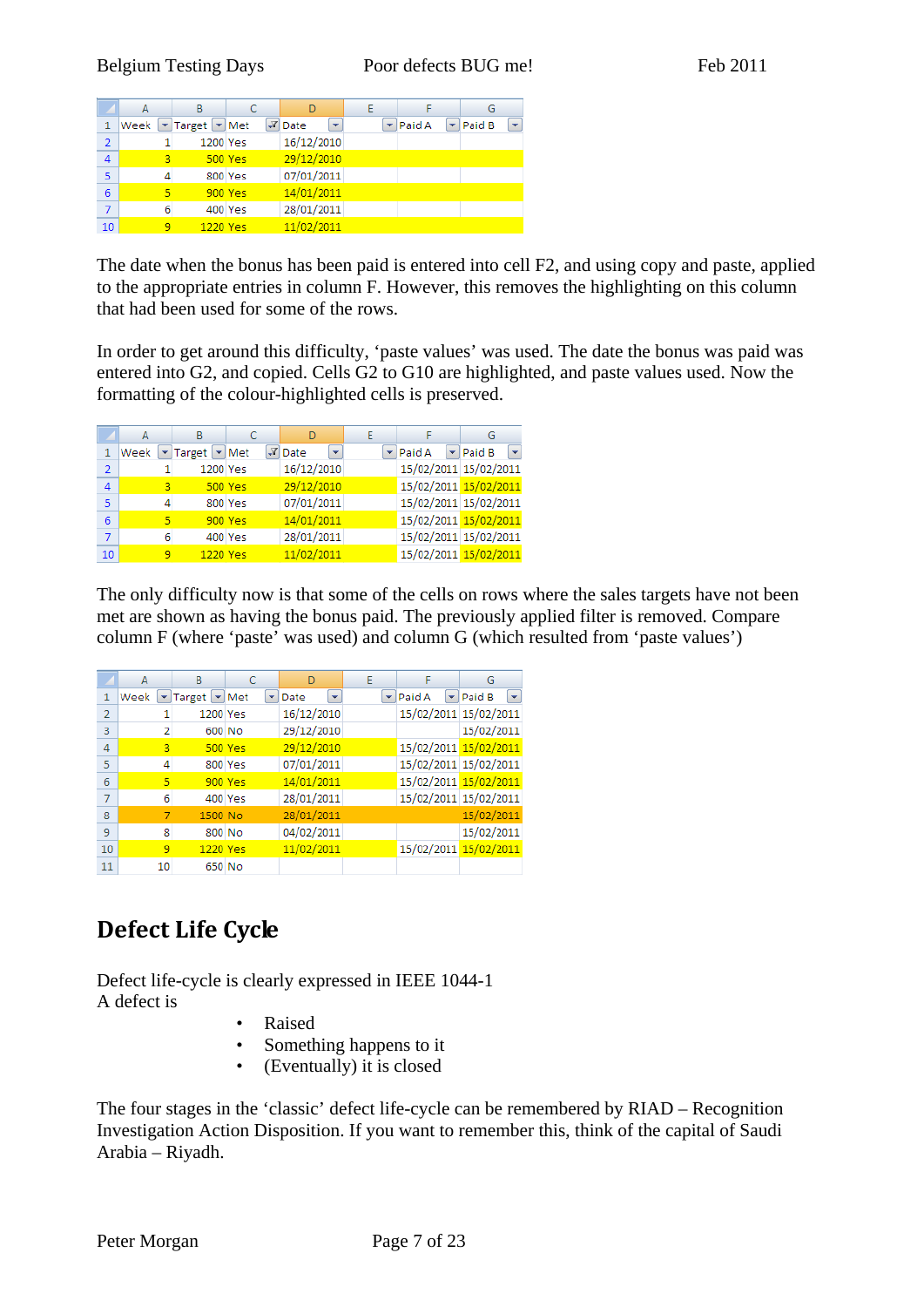# **Three defect types**

In discussing defects, I have found a three-way classification useful; **Good defects**, **Bad defects** and **Poor defects**

These categories are not necessarily what they seem, so I had better explain

- Good defects clearly define the problem and enables prompt diagnosis and resolution
- Bad defects may clearly define the problem, but a difficult matter to fix (perhaps because it is difficult to isolate)
- Poor defects ill defined problem and/or insufficient information

It is possible to be both a Bad defect and a Poor defect. The difficulty here is that the "badness" can be masked by the "poorness", meaning that the real reasons why the application behaved in an unexplained way cannot be investigated.

We have all probably encountered Bad defects. I maintain that every defect has a cause: there is no such thing as an un-reproducible defect. All defects are repeatable at will – providing that we have sufficient information. The 'sufficient information' is often the problem – we don't know all the facts, and when items are relevant and what are not. If we have the same starting conditions, with all relevant factors and influences as it was when the problem first occurred, then the defect could be reproduced.

I want to give an example of a 'bad' defect, one that was very difficult to isolate and hence provide a remedy. Once the cause was identified, in this particular case, the resolution followed swiftly. The defect showed itself in the Post Office automation project on which I worked. There were 19,000 Post Offices in the UK (at that time), and each was both a free-standing Windowsbased office, and linked to the central database. The latter had transaction-by-transaction details of what was sold or paid out at each counter in each Post Office.

Communication was via ISDN line, and each Post Office would dial the central system every 30 minutes to see if there was any data to come down to that particular office (future dated prices changes, or new products that could be transacted), as well as sending any recent transactions back to the centre. In effect, the individual offices would ask the central system "have you got anything for me", before providing any information that had not been hitherto sent to the central message store. An overriding constraint was "have I sent or received anything in the last minute", and if the answer was no, the line to the central database was dropped.

Each Post Office had their computer system operational 24 hours each day, as it was overnight that data changes happened. Each day the application would close and restart at 03:00, but the Windows-based terminals would be permanently switched on. The difficulty was that some Post Offices got into a state of permanently communicating with the central system. The line would not drop, and data was not being transferred. The quick and dirty solution was to reboot the local machine, and at this point, everything returned to normal.

Not every Post Office was affected by this problem, and there seemed to be no rationale behind the instances. If there had been a hardware problem, meaning that the machine had to be swapped out, the Post Office did not experience this problem for a number of days after the hardware swap (if at all).

Eventually, the cause was found. The office terminals used a comparison of what the 'time' was and what the 'time' was now, when waiting to see if data had been transferred in the last minute.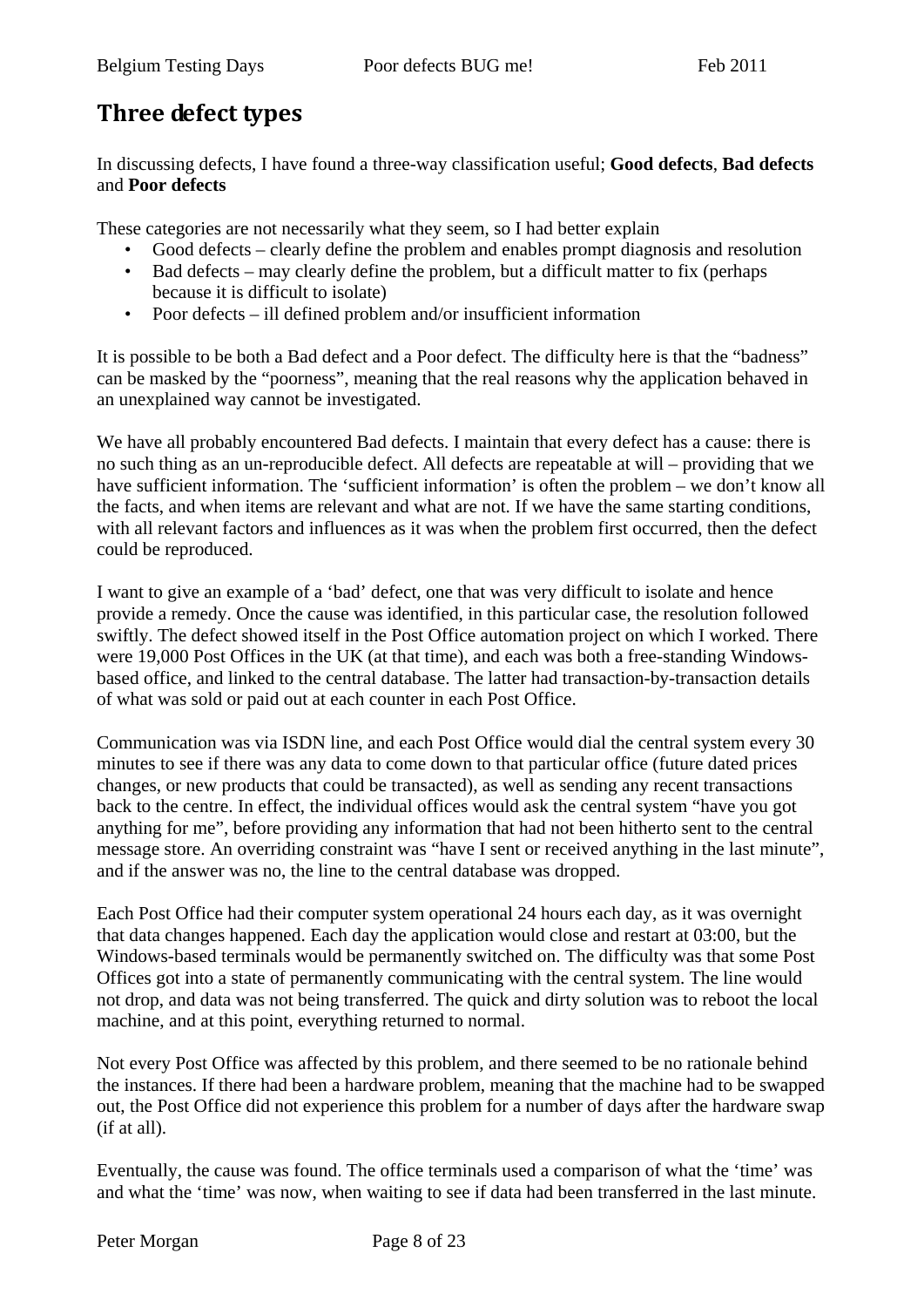Belgium Testing Days Poor defects BUG me! Feb 2011

The start time and current time were both stored using a 32 bit register to store the time (down to  $^{1}/_{100}$  of seconds). Approximately every 47½ days, the 32-bit register would "roll over the top", from all 1's to all 0's. The time comparator was comparing a very high number with a very low one. Many offices would have had a system reboot before the 47½ days was reached, perhaps because of a printer problem, or because the Post Master felt like it! If there had been no system reboot in over a month and a half, the problem could occur. It was either this problem or the seemingly unrelated problem where an office stopped dialling the central computer every 30 minutes. This was indeed a very hard problem to solve, and a fine example of a 'bad' defect.

# **Writing better defects**

# *General*

Have you ever worked on a project that has a poor or even non-existent defect tracking system? My first project had a paper-based tracking system, with five different coloured pages of the carbon impregnated multi-part form. [If you are interested, it was white, blue, red, green and yellow, although memory lets me down on the order of these colours]. It was not always clear which part was sent to different parts of the organisation, and misrouting was frequent. Defects can and did get lost, and the originator was not kept informed of the progress on his problem. The industry has moved on a long way since the early 1980's, but we need to make sure that defect tracking is not stuck in the past. Multi-site working is increasingly common, even across timezones. A large project will stand or fall on its defect tracking mechanism. A poor defect tracking system does nobody any favours; at best it will hinder the project and at worst, cause it to fail.

The driving force behind this paper is that the standard of the defects that we raise can also have a significant effect on the projects we work on. If we can raise the quality of our defects, we can contribute significantly to improved quality of the software. Better defects will be fixed faster and more efficiently. It also means that defects get fixed, rather than sidelined because they are badly worded, contain insufficient information or are rude and offensive.

You may be surprised how badly some companies handle defects, with no central tracking, but with each project having its own. If there is not a central tracking system on a project, I introduce my own, often using Excel. Why Excel? It is cheap (i.e. free), easy to use, requires very little training, is flexible and a simple defect tracking system can be implemented in 10 minutes. It is also quite easy to produce some useful and thought-provoking statics.

The information to be inserted for each defect will depend in part upon any particular defect tracking tool that is used. Some proprietary defect tracking tools (e.g. Quality Center) allow input fields to be user-defined. I am not going to list information that should appear on a defect report – there is plenty of material already available on this. An example page from one of my Excel defect spreadsheets follows. If the column heading are helpful to you, use them, but your business needs could be different to mine, and the list may contain both insufficient columns and ones not required for your company's particular needs.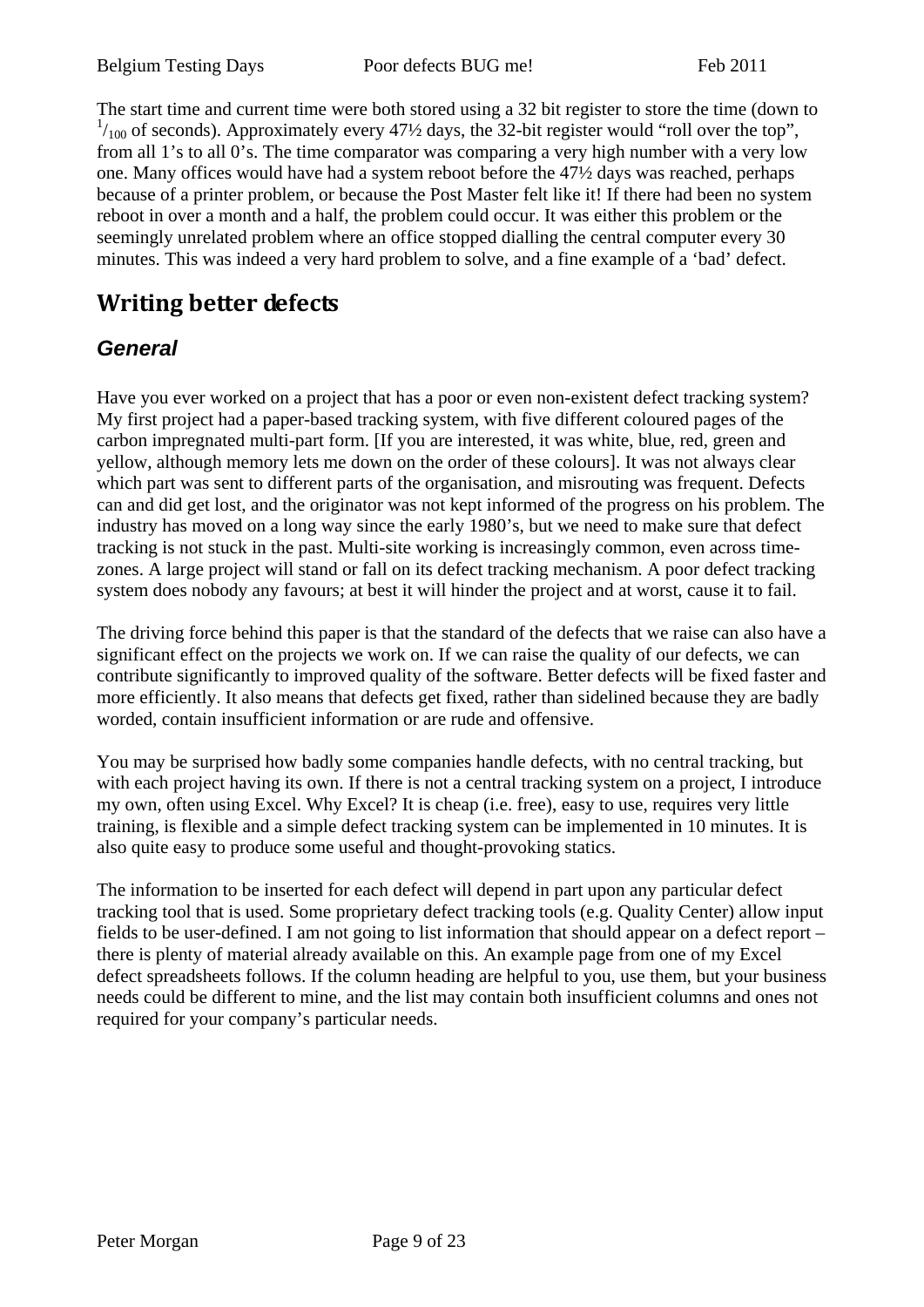#### Example defect tracking using Excel

|            | Α   | B                                                                                            | C                                          | Ð               |                                   |                                        | G                     |                              |                 |                       |          |                                      |              |                          | Ω      |                   |                                                                                                                                                                                                                                                                                                                                                                                                                                                                                                                                                                                                      |
|------------|-----|----------------------------------------------------------------------------------------------|--------------------------------------------|-----------------|-----------------------------------|----------------------------------------|-----------------------|------------------------------|-----------------|-----------------------|----------|--------------------------------------|--------------|--------------------------|--------|-------------------|------------------------------------------------------------------------------------------------------------------------------------------------------------------------------------------------------------------------------------------------------------------------------------------------------------------------------------------------------------------------------------------------------------------------------------------------------------------------------------------------------------------------------------------------------------------------------------------------------|
|            |     | $\sqrt{2}$ Summary                                                                           | $\sqrt{\frac{1}{2}}$ Syste $\sqrt{2}$ Area |                 | SubArea                           | <b>Reported</b><br>$\mathbf{F}$ By     | Reported $0_{\nabla}$ | Build<br>Number <sup>V</sup> |                 | Phase <b>Priority</b> |          | Severity<br>$\overline{\phantom{a}}$ | TFS/<br>QC Y | Status <b>V</b> date     | Closed | Closed<br>V build | Description                                                                                                                                                                                                                                                                                                                                                                                                                                                                                                                                                                                          |
|            | 235 | No indication of a timeout on the<br>TUI.                                                    | <b>HSI</b>                                 | TUI             | Web services                      | PRM                                    | 23/09/2010 1.0.0.15   |                              | <b>INT</b>      | SysTest               | Minor    | Major                                | 199          | To Retest in<br>Cardinal |        | 1.0.0.21          | Left the system for 90 minu<br>This was completed, but a<br>on the Desktop<br>See screen shot and desc                                                                                                                                                                                                                                                                                                                                                                                                                                                                                               |
| 254<br>287 |     | Open Position and Post Netting<br>264 graphs over-write graph line on<br>the Y-axis          | <b>HSI</b>                                 | TUI             | Graphing                          | PRM                                    | 30/09/2010 1.0.0.16   |                              | E <sub>2E</sub> | SysTest               | Cosmetic | Cosmetic                             | 203          | Open                     |        |                   | S:\Business Change\Pr<br>When the position coincide<br>not output.<br>See screen shot and desc<br>S:\Business Change\Pr                                                                                                                                                                                                                                                                                                                                                                                                                                                                              |
|            | 265 | Error/warning messages not<br>displayed correctly<br>$H + H$ Observation Report A Data sheet | <b>HSI</b>                                 | TUI<br>Releases | Messaging<br><b>Test Progress</b> | Susie Chan<br><b>IPAS Environments</b> | 01/10/2010 1.0.0.16   | / Summary / ?コ               | INT             | <b>Link Test</b>      | Minor    | Major<br>$-1111-$                    | 156          | Part-fixed               |        |                   | When there are error/warr<br>triagle shows on the bottor<br>Ray Hammond <hammo1r><br/>The following scripts will n<br/>displayed to the UI:<br/>EBDRS_TUI_LT_004 - EBD<br/>PDRE TUI LT 005 - Shift 1<br/>PDRE_TUI_LT_006 - Promp<br/>TUI_TS_LT_002 - Commit N<br/>TUI_PDRE_LT_002 - Comm<br/>TUI-TCE_LT_005 - Calculat<br/>TUI-TCE LT 006 - Allocate<br/>Ray Hammond <hammo1r><br/>Retested in release BLD H<br/>The following error manage<br/>156 retest.doc) attached:<br/>EBDRS_TUI_LT_004 - EBD<br/>PDRE_TUI_LT_005 - Shift T<br/>PDRE_TUI_LT_006 - Promp<br/>unawailahla .</hammo1r></hammo1r> |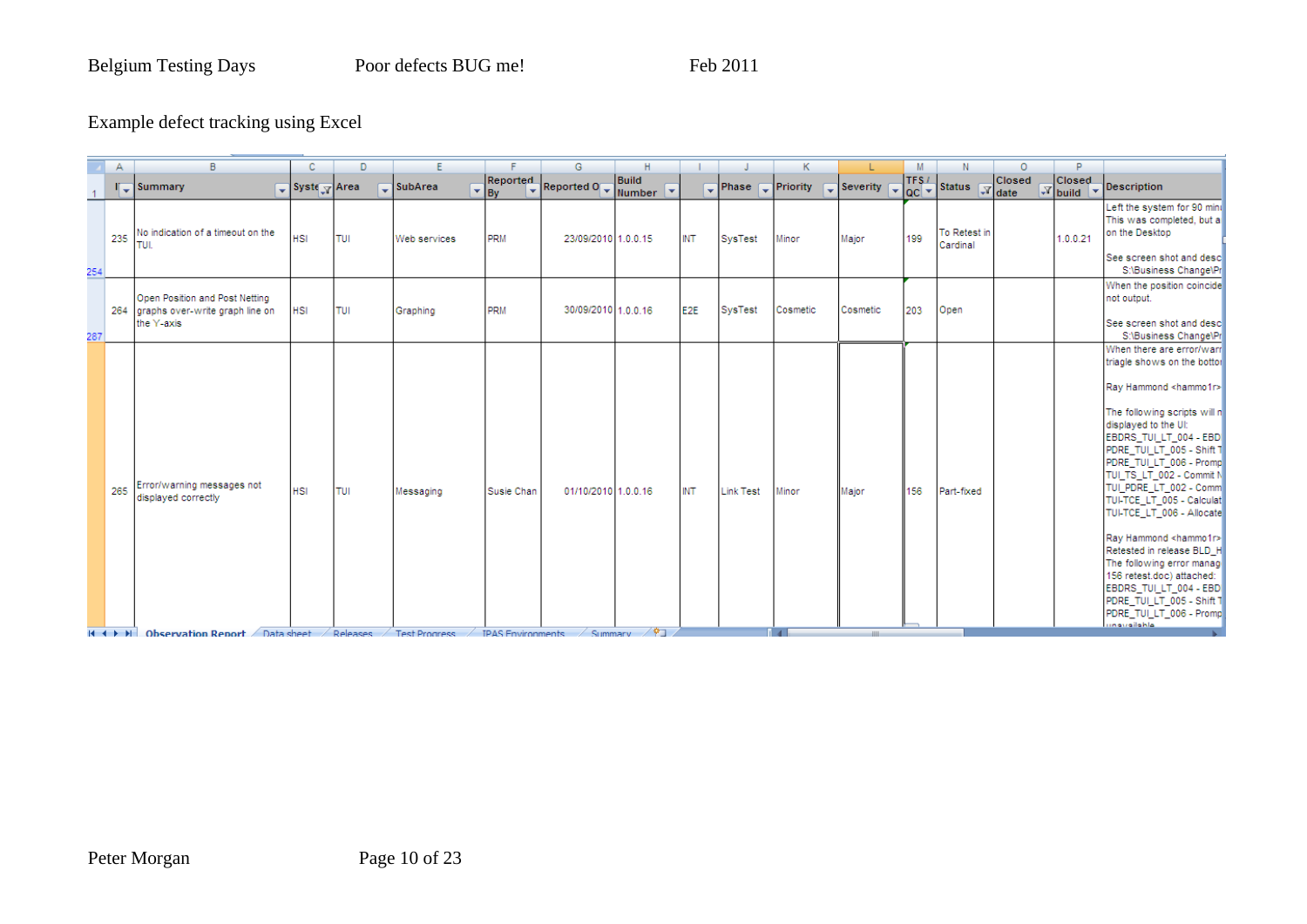Detailed statistics produced (with a little manual intervention) from the Excel sheet shown immediately preceding this. This shows the number of defects raised and closed each week, and a breakdown of the number at each status at this level of frequency. Most of these were raised by me, and during this period I had a week's holiday. Guess which week!

|    | Q15                   |   | $f_x$ |    | =IF(P13>Q13,Q13,Q13-P13)                                                     |    |     |     |     |              |     |     |     |                 |     |                      |     |
|----|-----------------------|---|-------|----|------------------------------------------------------------------------------|----|-----|-----|-----|--------------|-----|-----|-----|-----------------|-----|----------------------|-----|
|    | Α                     | в | С     | D  | F                                                                            |    | G   | Н   |     |              |     |     | M   | N               |     | P                    | Q   |
|    | Status                |   |       |    | 30-Jul 06-Aug 13-Aug 20-Aug 27-Aug 03-Sep 10-Sep 17-Sep 24-Sep 01-Oct 08-Oct |    |     |     |     |              |     |     |     |                 |     | 15-Oct 22-Oct 29-Oct |     |
|    | Closed                |   | 277   | 36 | 48                                                                           | 62 | 100 | 134 | 145 | 145          | 194 | 217 | 227 | 238             | 254 | 267                  | 277 |
|    | Deferred              |   |       | 0  |                                                                              |    |     |     |     |              |     |     |     |                 |     |                      | 0   |
|    | Failed                |   |       | 0  | 0                                                                            |    |     |     |     |              |     |     |     |                 |     |                      | 0   |
|    | 5 Fixed               |   |       | 0  | $\mathbf{0}$                                                                 |    |     |     |     |              |     |     |     |                 | 0   | 0                    |     |
|    | <b>NOT TUI/TCE</b>    |   |       |    |                                                                              |    |     |     |     |              |     |     |     |                 |     |                      |     |
|    | Open                  |   |       | 9  | 14                                                                           | 18 | 21  | 24  | 28  | 28           | 16  | 8   | 21  | 16              | 18  | 15                   |     |
|    | Part-fixed            |   |       |    |                                                                              |    |     |     |     |              |     |     |     |                 |     |                      |     |
|    | 9 Re-opened           |   |       | 0  | 0                                                                            | 0  |     |     |     |              |     |     | 0   | 0               | 0   | 0                    |     |
|    | 10 Rejected           |   | 13    | 0  | 0                                                                            | 0  |     |     |     |              |     |     | 8   | 9               | 9   | 13                   | 13  |
|    | To retest in Cardinal |   | 8     | 0  | 0                                                                            | 0  |     |     |     |              |     |     |     | 9               | 3   |                      |     |
| 12 |                       |   |       |    |                                                                              |    |     |     |     |              |     |     |     |                 |     |                      |     |
| 13 | Total                 |   | 311   | 45 | 62                                                                           | 80 | 126 | 163 | 184 | 184          | 225 | 238 | 262 | 272             | 284 | 303                  | 311 |
| 14 |                       |   |       |    |                                                                              |    |     |     |     |              |     |     |     |                 |     |                      |     |
|    | 15 Raised this week   |   |       | 45 | 17                                                                           | 18 | 46  | 37  | 21  | $\mathbf{0}$ | 41  | 13  | 24  | 10 <sup>1</sup> | 12  | 19.                  |     |
|    | 16 Closed this week   |   |       | 36 | 12                                                                           | 14 | 41  | 34  | 13  |              | 49  | 26  | 10  | 12              | 16  | 17 <sup>1</sup>      | 10  |

# *Defect hints, tips and tricks.*

The rest of this paper has many hints, tips and tricks that are useful in enabling us all to write better defects, understand the defect process more fully or handle defects more efficiently. The detailed items are gathered primarily from first-hand experience, and some are specifically related to a company or project where I was working at the time. However, there is a wealth of teaching points to be drawn from these projects and examples, and I hope that you will take each item not as a pointer to 'you must do this', more 'can this help me in my company / project'?

Individual items are listed in no special order, and some are obviously closely related. Grouping by linked items would be difficult, as some topics have a general applicability, whilst others are linked to 3 or 4 others, which are not related to each other. Many of the overall body of items are matters that, on reflection, are common sense. They are merely offered here because I have encountered individuals who have found an item particularly helpful, suggesting that although it is common sense, it is not known to everybody. If this can help you learn a lesson without having to do it the painful way, then it will have been worth the pain I have experienced in getting to this point in my testing career.

Finally, the discussion about defects is more focussed on 'wet' testing, rather than 'dry' testing. Many of the items discussed can equally be applied to reviews, static analysis and other nonexecution phases of testing.

#### **Writing better defects gets them fixed**

Think back to the categories of 'Good', 'Bad' and 'Poor' defects. We need to aim for the first or second of these categories – not just aim for the first category, as that could mean just raising easy defects. You also may not know if a defect is a good defect until it has been fixed. I have raised many defects that I thought were 'good' defects and they ended up taking much time and effort to resolve, and a significant number that looked horrendous, but were quickly fixed and arrived on my desk-top in the next software release.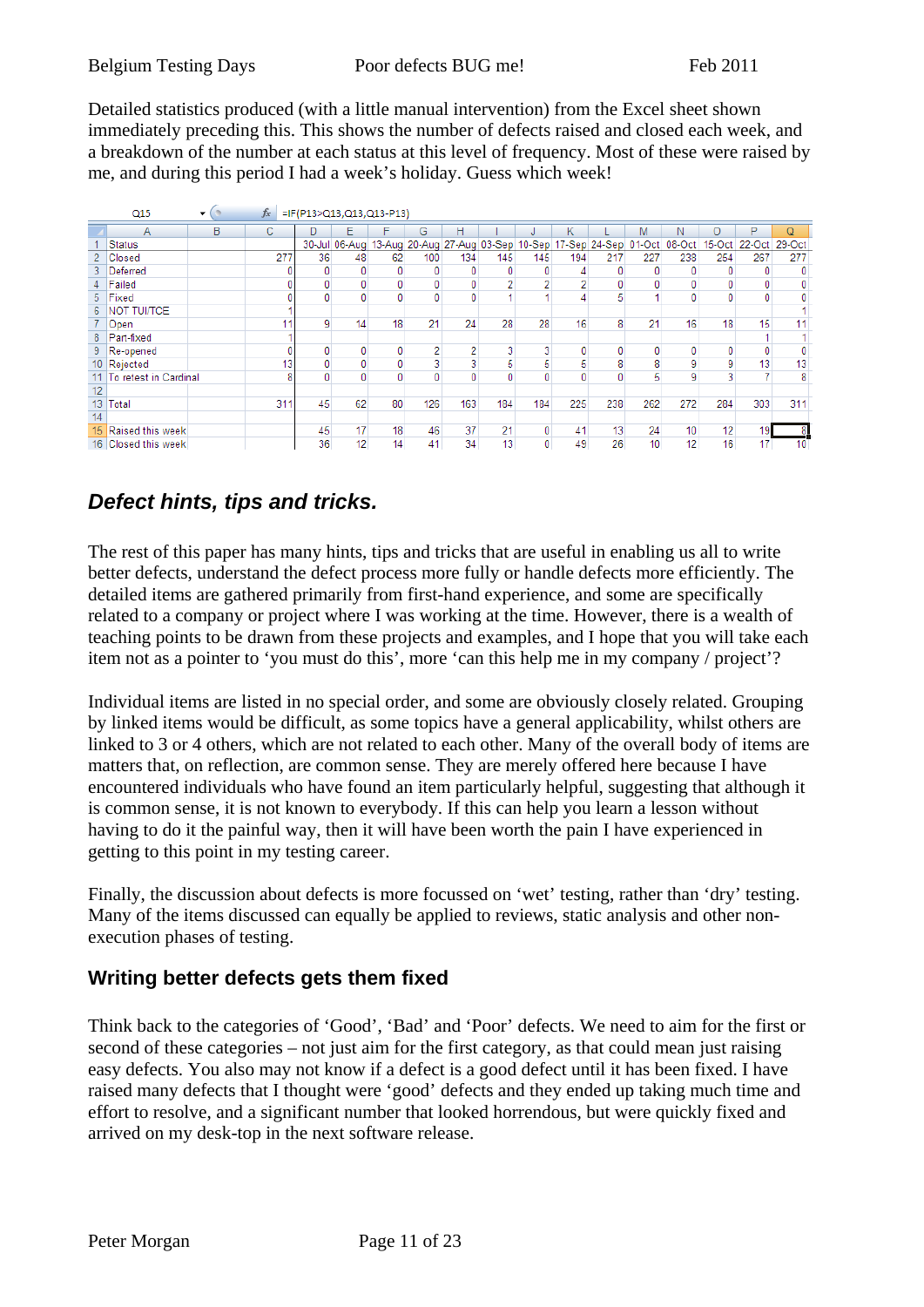The defects that we raise should be readable, and polite. All the necessary detail should be provided (from what you know now) to enable the defect to be picked up, diagnosed and fixed by **ANY** developer and tested by **ANY** tester. Give it a nice snappy title that sums up the perceived problem. Remember, it may not be a problem with the software under test, but a problem with the tester, which is developed in a later section of this paper.

What you write on your defects depends upon any defect tracking procedure that is available where you are working. We are aiming for a clear description of what the perceived problem is. This has to be factual and not personal in any way. The gold standard is a defect that can be resolved correctly without the person undertaking the corrective action needing to come back to you with more information that you could and should have supplied in the first instance. The supplied information should aim for defects that are reproducible in the development environment.

At one work-place, a defect was raised and one of the responses contained expletives – swear words. Here, the customer had access to the defect tracking system, so this was very sensitive area, and the offensive language had to be removed, at a considerable cost. The defect tracking system did not allow any previous text to be amended, so a back-end database amendment was required. For anything you write on a defect, would it stand up to the "what would I think if I received that" test? Ask yourself that before you press the <send> key.

The following can serve as a guideline for the information required

- 1) What were you doing
- 2) What happened
- 3) What do you expect to happen
- 4) The dataset you were using
- 5) How did you see that it was incorrect (perhaps an SQL command)
- 6) Screenshots etc, as necessary

Is the defect repeatable? Rex Black suggests that you undertake the action three times and record whether the same thing (the problem outcome) happens each time. [Black 2003]

#### **Review other people's defects.**

If you wish to write better defects, look to those written by others. Why does Fred always get his defects fixed? It could be to do with the quality of his defects, the information that he provides and the phrases that he uses. So, look at others' defects, and ask the star defect-writer to review yours. This is not to 'dumb down' to the lowest level, but more to raise up to the highest standards. The peer-review process will also bring some standardisation on the evidence you provide, and the priority that is assigned. One of the little things that I do is if any evidence files are attached to a defect, these are always additionally held on a project file-share, with the defect id incorporated into the prefix of the filename. So "087 screenshot.doc" is a screenshots associated with defect id 87. That way, evidence is always available, even if the defect tracking spreadsheet/application is not accessible.

#### **Get a reputation as a good defect writer**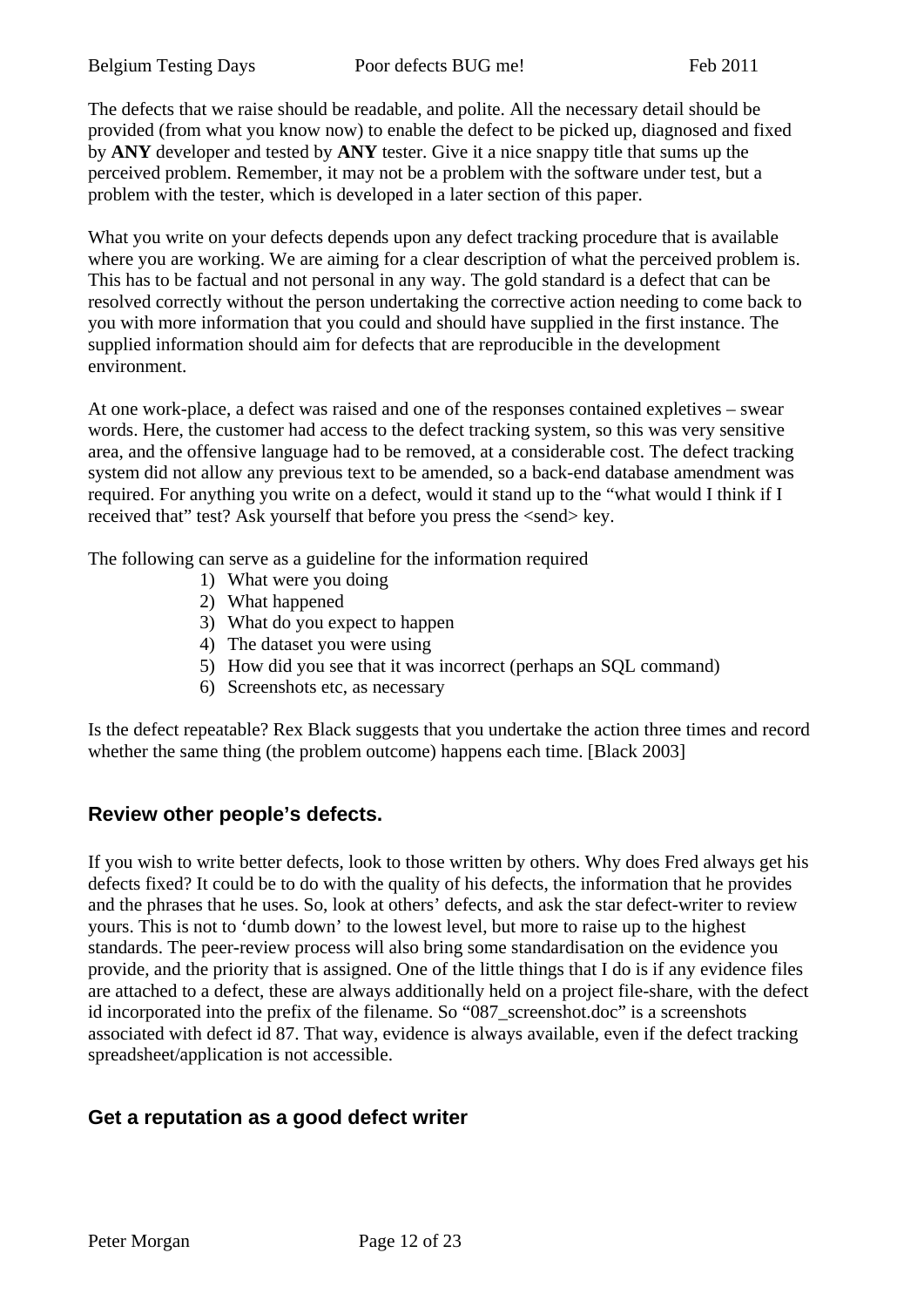"Oh good, it is one of George's defects". I once had someone say to me that one of mine was the best defect he had ever seen. It is not a defect I would have held up as a particularly good example; it stated what was wrong, the impact that it had, and a possible solution, using the system data that the defect recipient was the custodian of. In this instance, the information in my defect report enabled the recipient to find and fix the problem quickly and efficiently. Remember, however, that the purpose of writing a defect report is to get something clarified or changed. A defect report is not a candidate for the Nobel Prize for Literature!

Wouldn't it be nice if developers were falling over each other in an effort to be 'the one' – the person that would have the honour of addressing my defect? They haven't even read the defect yet, but they know that because it is one of mine, it will be a good one.

Now there is a thought that should spur us all on to write 'better' defects.

#### **Study defects**

This point is not so much about getting better at writing defects, but being able to relate a new defect to an existing open or closed defect. How do you know about open or closed defects unless you study them? There may be long-standing defects that you know something about. Pass on your knowledge to those who currently have the defect on their list or queue. Studying defects gives you a broad idea of what is outstanding, and may help in identifying defects that should be closed, discussed in a later section. It is also by studying defects that you can get ideas of what to test. If there are six defects currently open on report pagination, perhaps the three reports that you are responsible for should have similar tests applied.

These are not only ones that you have raised, but also those raised by colleagues, and even rejected defect reports. By looking at defects that have been raised, it will aid you to be clear, concise and relevant in any defects you raise, it will help you to not raise duplicate defects, and realise situations that seem to be defects but which are not. If there have been 14 solved defects in the main data validation routine in the last 5 weeks that may highlight the need to have an extensive regression test pack available. If a code fix is delivered for a problem reported in "invoice production", and the amended sub-routine is "change surname", you may be a little suspicious.

Studying defects can also mean revisiting defects from former projects, or phases of the same project. If it is useful, or inspiring, study defects, including those raised by others. These can be individuals in different departments or even in different companies. It can be useful to examine 'classic' defects, where here we are **not** concentrating on the problem, but the way it is described. Brett Gonzales has some fine examples, probably due to be published during 2011.

I have a reputation of knowing defect numbers, and some colleagues tease me about this in a gentle way. They describe a defect at me and see if I can give the defect number. Sometimes I am able to perform my party trick, and actually get the number correct. Why do I say this? This comes from a study of defects in my current project (whichever project that is).

As an aside, an observation of mine is that the ICT world in general and software testing in particular is populated by individuals more towards the autistic end of the spectrum. I recognise some of these traits in myself. For a thoroughly inspiring look at the employment of autistic people in the testing industry, see [Sonne 2006]. Please don't misquote me on this; I am not saying that all testers are autistic, or that any particular individual has characteristics in that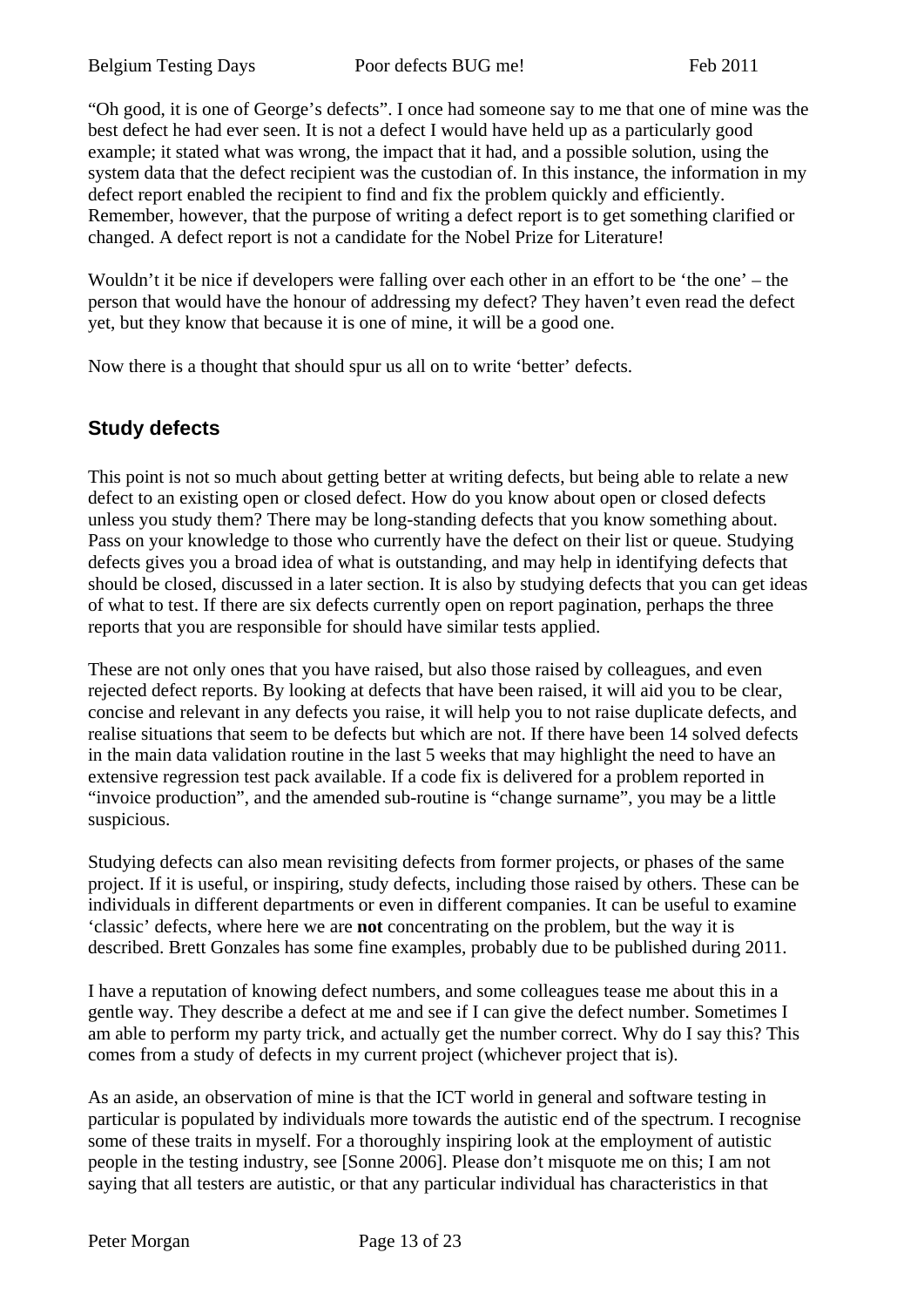direction. My work-based 'party piece' of quoting defect numbers is an indication that I am on the autistic side of the mid-way point.

#### **Raise problematic items as soon as possible**

On some projects, there is a tendency to prioritise the testing as follows:

- a) Functional
- b) Performance
- c) Usability

I am sure that I am not the only one to have worked on a project where go-live was sometime after functional testing was completed, but before usability testing was completed. (This was partly because major usability and performance issues were not found until users encountered problems in the first days and weeks after go-live).

If you are involved in FUNCTIONAL testing, you are not primarily looking for performance and usability problems. But if you find one of these you should report it [or get it reported] as soon as you find it. The same goes for other functional errors, those that are not directly "yours" in terms of testing ownership.

- i) In order to test your process, you need to create data, using part of the application being tested by Susan. If you encounter a problem, let Susan know, and give her screen prints, etc., so that she can raise a defect as necessary (or indeed ask you to raise it). Of course, she may already know about it.
- ii) If a performance issue is apparent, raise it. It will possibly be quite an important performance issue, as often data volumes used in functional testing are nothing like those likely to be encountered in live usage. "Using a small database, I have encountered a twenty seven second wait, between the key press, and the populated screen being displayed". I once worked on a project where, as a functional tester, I was not allowed to raise performance issues. Therefore, I would find a problem, and lead the performance testers to where the problem was. They would take my problem, run some database stats on the SQL query, and provide a VERY thorough investigation of the situation. Another performance problem could only be resolved by whole-scale database table changes; one Oracle table being split into five different tables. This change had a big effect upon functional testing, as some parts of the application that previously worked now encountered serious problems – program crashes. If that problem has been reported earlier, much project angst could have been avoided.
- iii) Usability problems. Many usability problems can be around the area of error messages. Functional testing is performed to show that when data is incorrectly entered, a message is displayed. The exact meaning of the message is not necessarily the prime goal of functional testing. The message "A\_ABA\_AIND: Duplicates not allowed. Please Contact the Help Desk" is not very helpful. It was actually output when the user tried to create a supplier with the same supplier reference as already existed. 'A\_ABA\_AIND' referred to the ORACLE database constraint that had been violated. A more helpful message would have been "A supplier with this reference already exists. Please amend the reference and try again". What could the Helpdesk have done, that the more helpful message did not?

Spelling mistakes or grammatical errors on warning messages are best reported as and when found. A favourite of mine is "affected" and "effected". If there are 4 or 5 defects raised on the spelling / grammar of error messages, this may give rise to ALL messages being looked at by the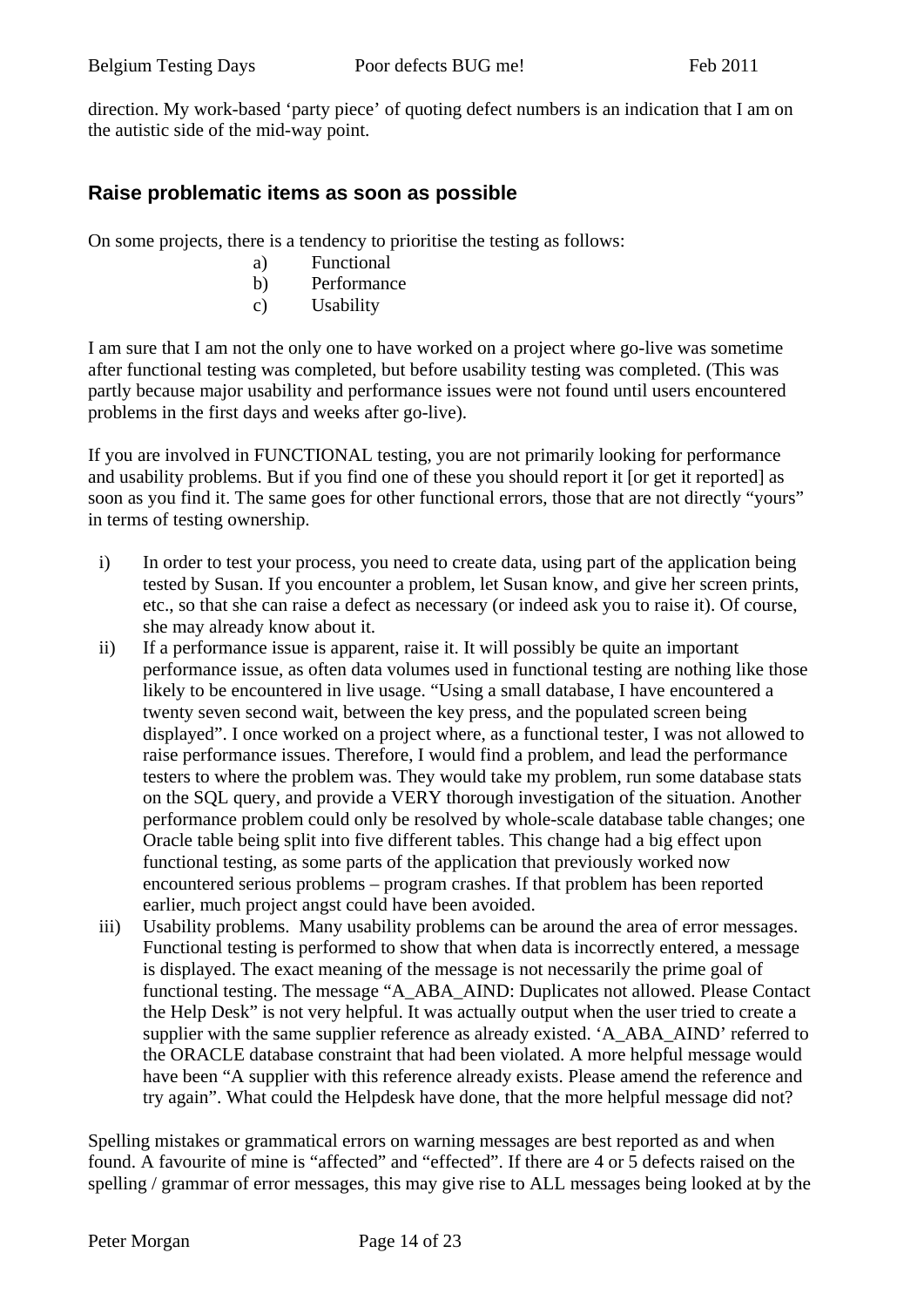development team, to trap and resolved any remaining difficulties. The information on error and warning messages can have a dramatic effect on whether the user-base will actively seek to use the application, or whether they will find others ways to achieve the same ends.

Another significant usability instance involved a screen with three columns for data entry, and four rows. Two fields on a particular row were Special Duty Start Date, and Special Duty End Date. These could be both blank, both completed, or just the Start completed. The problem was that use of the Tab key moved to the next entry in the same column, before moving onto the next column (at the top). So tabbing from Special Duty Start Date did NOT move to the connected field, Special Duty End Date, as would be expected. This is a very minor problem with the application, with a significant impact on usability.

#### **Encourage developers with their unit tests**

Developers write Units Tests for a variety of reasons, but primarily to check that the software performs as expected after changes have been made. Does it still perform as expected in these areas that have not changed, and do the new features match expectations? If you have encountered problems with the delivered software at a previous version, it seems sensible to incorporate detail into the Unit Tests to make sure that the tests you did will not fail in the future as they did in the past. Talk to development colleagues about ways of adding to their Unit Tests, or improving the scope of these tests. If more can be checked by Unit Tests, preferably by automated Unit Tests, then that will improve the quality of the software that is delivered to you. With Continuous Integration and/or Overnight builds, automated Unit tests can be run several times a day. See if you can assist with these; it may be beneficial for all concerned. This is using past defects as a starting point so the more that can be checked BEFORE you receive the code. Previous defects may just help prevent future defects.

#### **Defect only closed by the originator**

This guideline is not one that should never be questioned, but the main point is that developers or project managers should not close defects just because they don't like them, or don't agree that it is a problem. In an ideal world, it would only be originators that closed their own defects. If a defect is raised by a tester, it should be a tester that closes it. Provided that changes have been made (test script, executable code, user manual, etc.), the defect should remain open until the changed items are available in the environment in which the defect was raised. A System tester should not close a defect raised by those (testers or users) involved in UAT

#### **Not everything requires fixing**

Not everything you raise requires fixing – you could have made a mistake yourself, or it could be because of a lack of understanding. Even if a change is required, it could be a User Manual, or Installation Instructions, rather than the software you are testing.

Here is an example of something that appears incorrect on first sight. In the first of these screen prints, the middle of the image has the ability to input parameters, and then search using the values supplied. In this instance, a Type, a Date Range, a Description (with a '%' wildcard character), a User Group and a User are specified, and the two instances returned match each of these parameters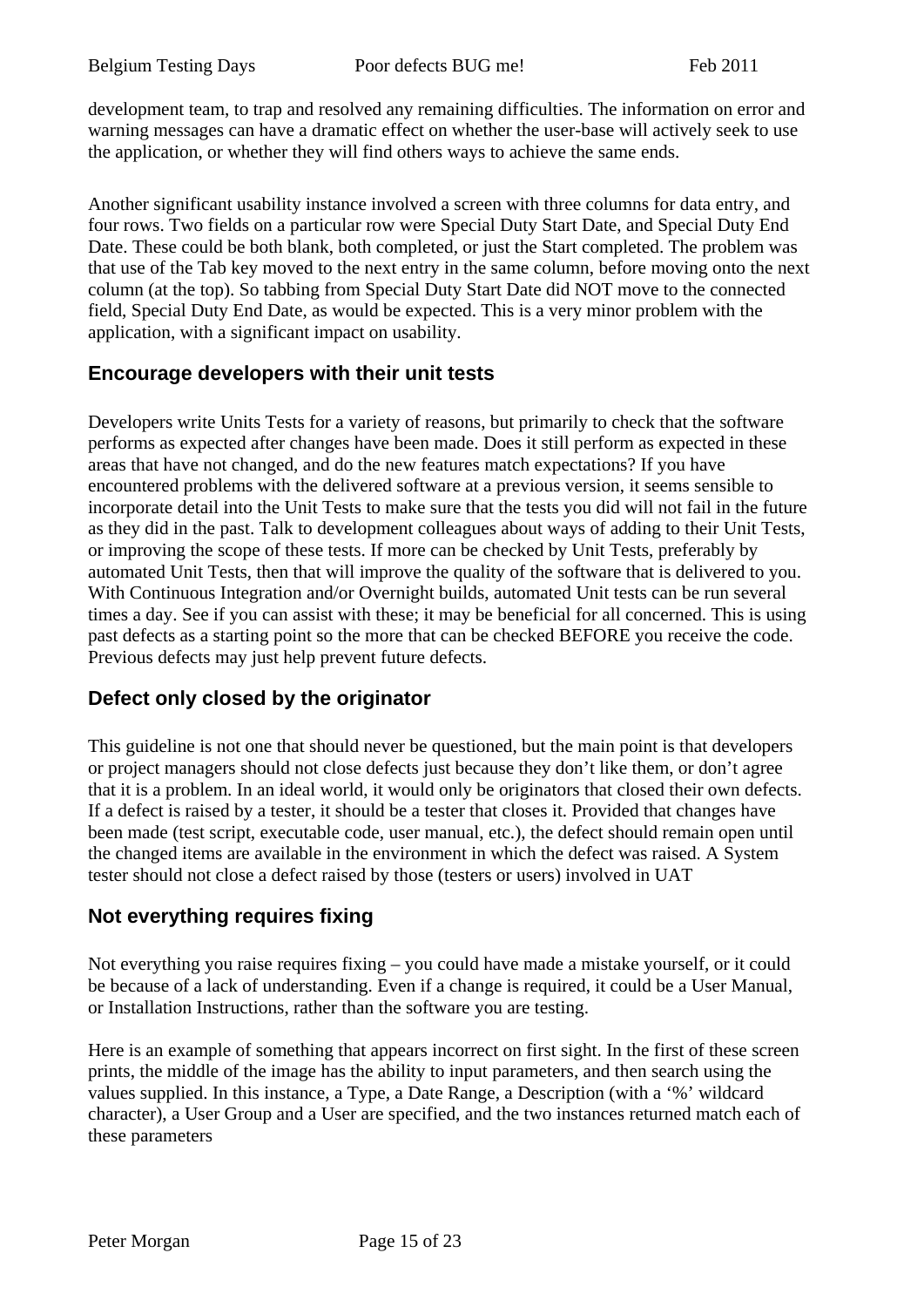| Configurations                   | <b>System Settings</b>                          | <b>Simulation Runs</b>                | Cluster             |                                   |                        |                 |                         |                       |        |         |  |
|----------------------------------|-------------------------------------------------|---------------------------------------|---------------------|-----------------------------------|------------------------|-----------------|-------------------------|-----------------------|--------|---------|--|
| My Configs                       | Today                                           | This Week                             | Last Week           | Quants                            | Risk                   | B <sub>2C</sub> | Portfolio               | All                   |        |         |  |
| Clone                            | Queue                                           | Health Check is On                    | Find Runs           | <b>Delete Results</b>             | Toggle Hidden          |                 |                         |                       |        |         |  |
|                                  | Type<br><b>Baseline</b>                         | $\overline{\phantom{a}}$              | Configuration ID    | User Group<br>Admin               | Hidden<br>$\checkmark$ | П               | Search                  | Reset                 |        |         |  |
|                                  | Start Date<br>24/01/2011                        | End Date<br>Description<br>31/01/2011 | Clone of%           | User<br>PT01069                   | $\checkmark$           |                 |                         |                       |        |         |  |
| <b>Simulation Configurations</b> | ID<br><b>Type</b><br>83 3567<br><b>Baseline</b> | <b>User Group</b><br>Admin            | Description<br>Edit | Clone of #3566 - Checking old bug |                        |                 | Updated<br>26 Jan 13:45 | Updated By<br>PT01069 | Purged | Comment |  |

Now the Configuration Id is completed, with a value 3200, but all other values of the parameters remains the same. The 'search' option is again employed, and one entry is returned, which matches on the Configuration Id, but no other values. Surely this is wrong.

| Type<br>Baseline<br>Start Date<br>24/01/2011 | End Date | 31/01/2011 | Configuration ID<br>3200<br>Description<br>Clone of% |             | User Group<br>Admin<br>User<br>PT01069                                                                                                     | $\checkmark$<br>$\checkmark$ | Hidden | □ | Search            | Reset      |                |
|----------------------------------------------|----------|------------|------------------------------------------------------|-------------|--------------------------------------------------------------------------------------------------------------------------------------------|------------------------------|--------|---|-------------------|------------|----------------|
| ID.                                          | Dipe     | User Group |                                                      | Description |                                                                                                                                            |                              |        |   | Updated           | Updated By | Purged Comment |
| 3200                                         | Ad Hoo   | Developers | View                                                 |             | 23 SMP WITH BSLD POWER 33 33 GSP SCALERS REMOVED 33 33 PSP<br>SCALERS REMOVED <sup>37</sup> Clone of 3184 - 30 track version test SBI 2263 |                              |        |   | 16 Sep 2010 11:16 | PTSVL884   | ke.            |

The answer here is that 'it is what the users want'. The use of a Configuration Id will over-ride all other parameters, and return a maximum of one instance that matches the Configuration Id supplied. [It is a maximum of one instance because Configuration Id is a unique key on the database.] There was nothing to fix, as the software met the user requirements, and the defect (that I raised) was returned to me for closure. In this particular instance, the behaviour was noted for inclusion in the (as-yet-unwritten) User Guide.

#### **Software version and test environment are vital.**

In my current place of work, there are three environments that I use for the Sunshine application. These are not all used with the same regularity, and one of the environments is mainly used to investigate difficulties observed by users in their UAT activities. Two additional environments are also available, one of which is the production system. Not all environments will be at the same software release, and environments are usually upgraded at lunchtime when required. So it is very important to record which environment and which software release if a defect is raised. It is possible that a defect reported in the Pre Production or Production environment could already have been fixed and be available in System Test, awaiting deployment.

This means that the version should ideally be available somewhere, whether it is displayed on the User Interface (if there is one) or using one visible on one of the properties of a delivered object. If there is no way of determining the 'version', some other mechanism may need to be used; perhaps the date/time stamp. The Sunshine application has both front-end and back-end releases. The front end releases have the version displayed on the UI, but it is less easy to determine the back-end release, so this is down to good documentation. Where a deliverable has a clearly defined and observable version, it is a non-trivial defect if two successive software releases have the same version number. (On some projects I have worked on, having close interplay with the development staff, we arranged that every delivery released beyond System Test had a new version number. Several in between deliveries into System Test could have the same version number).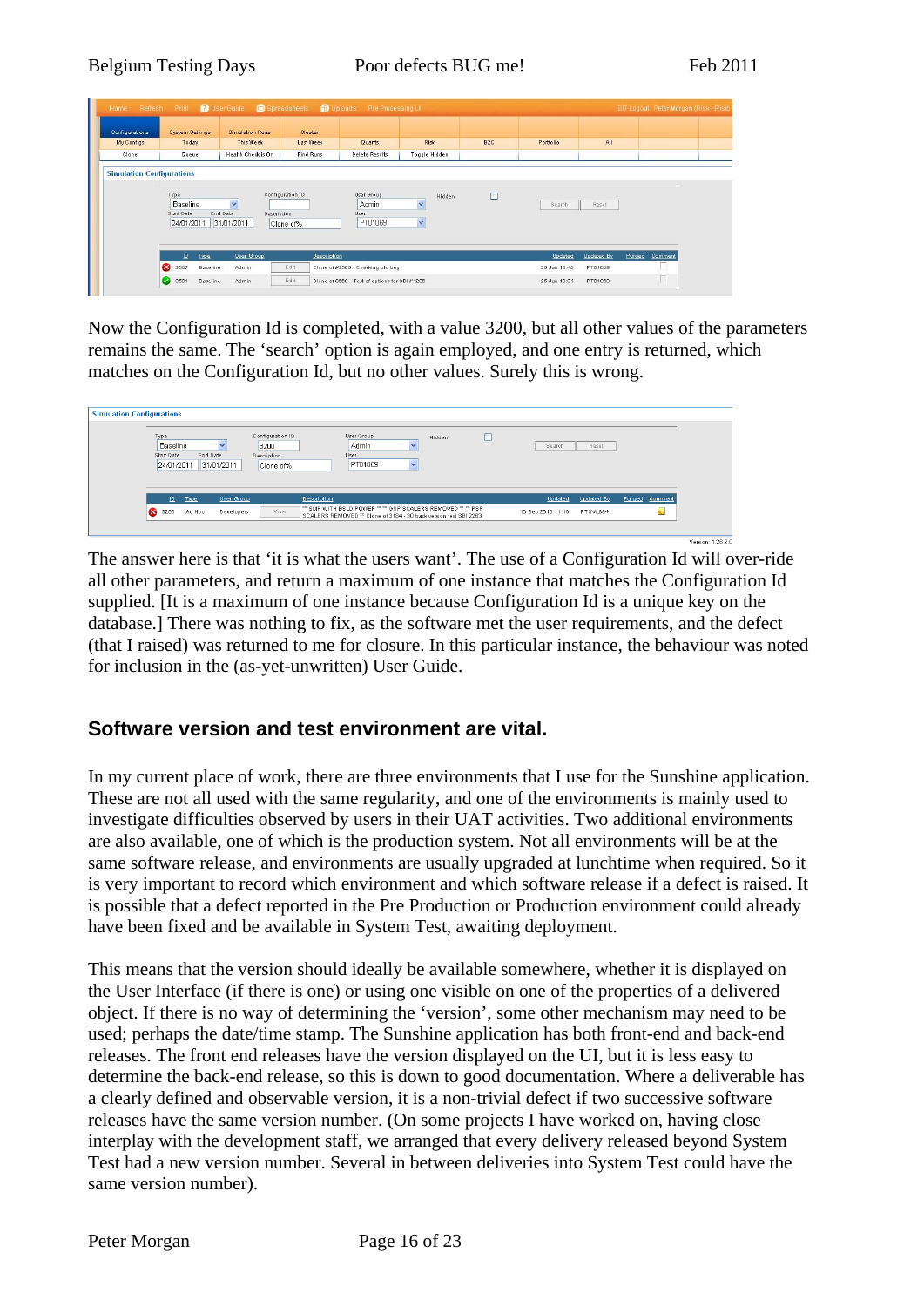Versioning does not only apply to delivered executable code, but other parts of the overall delivery; specifications, test plans, test data, etc., etc. At one former place of work, a specification had the version number on the front page in three places. This in itself was not a problem. The REAL problem was that these three occurrences did not match. That is a nontrivial defect.

#### **Give praise (as necessary) to your development colleagues.**

Two of the least used words in the English language are 'thank you', used together, and in that order. Genuine praise can encourage others to achieve high results. Be careful that the praise is genuine; "It is the turn of somebody in IT to receive the monthly company commendation, and I thought that you would do". When that happened to a former colleague, it was about as demotivating as it gets.

It is a sad fact that if you are leaving a job, you will get more thanks in the last 4 weeks when you are working out your notice than you got in the previous 10 years work at the firm. A culture of acknowledging hard work and dedication can make people work better, and encourage them to stay. Or maybe it is different in Belgium

#### **Track your own defects.**

I always like to know what is happening to my defects. Have any of them been changed today? If so, what has changed? Someone may have a change in hand for another reason on a module in which there is outstanding defect raised by you. "You have this module booked out to you. Whilst doing your amendment, can you fit in mine please? Think what it will do, if you meet your target, and fix more than you were asked to". In a polite and friendly way, keep your prize defects in the spotlight. Negotiate, by assisting with unit test ideas in exchange for your current no #1 item being fixed. If all else fails, but people lunch. That can be good for all of you!

#### **Let developers know what you intend to test**

With new functionality, it can be useful to let developers know what you intend to test. That way you can actually build in quality, and 'raise defects without raising defects', by circulating your test intentions (but not necessarily your test plans)

"When I get this new software, what I intend to do is use the new data extract routine, and I expect that the pre-existing data load routines will be able to load the extracted data, and that the extracted file names will be suitable for uploading. Then I will extract an empty file, and see if this can be loaded again. Finally, I will extract data, reload it and run based on the reloaded data. That should give the same results as I had 2 days ago". This is a real example, which I used in the last week of January 2011.

I will also use this technique with defects, particularly ones that have failed retest. "In testing defect #1234, I used 7 input files, and expected 6 to load successfully, and file MasterTradeDescription 20110125.xls to fail. However, in addition, file MasterTradeDescription\_20110129.xls also failed. All input files are attached."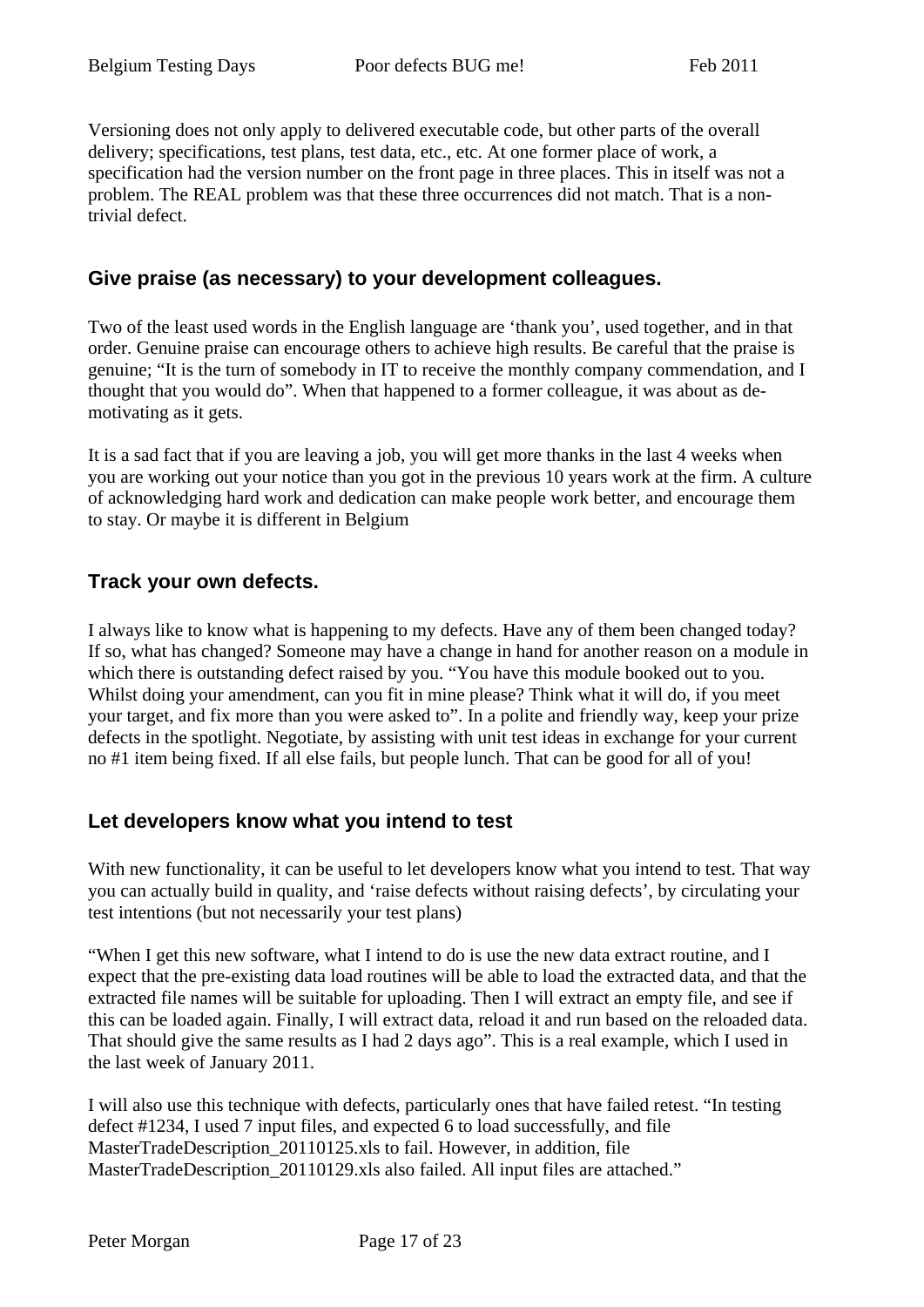#### **If there is a problem, always raise a defect.**

Why do we always need to raise a defect? Sometimes, my list of defects can be the basis of a regression pack. If you don't raise it, you may not in the future test for it. That may be fine now, but what happens if you are unexpectedly ill, or hit by the proverbial bus? This guideline applies to emergency releases, perhaps even more than 'standard' releases.

Recently I had 4 deliveries of software in a day, deliveries of the same software that was urgently required in UAT. As the tester in a 3-man Agile team, I was the gate keeper on quality. On the first 3 deliveries, significant problems were encountered, including items that had never been seen before. Each problem was 'logged' (on a note-pad, but more importantly, demonstrated to development colleagues). At this stage, screenshots were saved where necessary.

The important goal was to make delivery to the UAT environment as soon as possible. Formally logging the defects had to wait until the initial target had been met. It was at the formal logging stage that the screenshots previously saved were used. When the delivery to UAT took place, the defects encountered on the testing day had been fixed. The potential use of the defects raised in retrospect is in the generation of automated unit tests and the regression pack.

#### **PRIORITISE defects**

Not all companies have the same ways of prioritising defects, but there needs to be some way of determining which items should be investigated and (if necessary, fixed) before others. These remarks about the relative importance of defects and a proposed order of investigation categorises according to the business impact ('severity') and testing impact ('priority'). How many categories of severity have been discussed at length over the years, and although important, is not discussed here. What is important is how each category (e.g. 'showstopper', 'high', 'medium', 'low', etc) is defined, so that it should be possible to clearly determine the values of any individual defect. Everything is clearly not a 'high'. If everything was defined at e.g. the same severity, then there would have to be another way of further evaluating the order items are to be addressed. It is also important to remember that the importance of defects (both the business impact and testing impact) can change over time. What is relatively unimportant today could become critical in 6-months time.

It is possible to have individual defects that have a high severity (business impact) and a low priority (testing impact). An example is a spelling mistake on the home page of a web-site. The appearance of a company name can be difficult, perhaps because the company logo spells a common item in a special way. Company I am currently on contract for is EDF Energy. We can all spell that – but may well spell it wrong. The important thing is that the first letter of the initials is lower-case, whilst the other two are capitals. This is incredibly important for the company image. The name must not only be spelt correctly, but displayed in the correct font, and in the correct colour. Very high severity, yet very low priority, in terms of the impact on the greater testing task.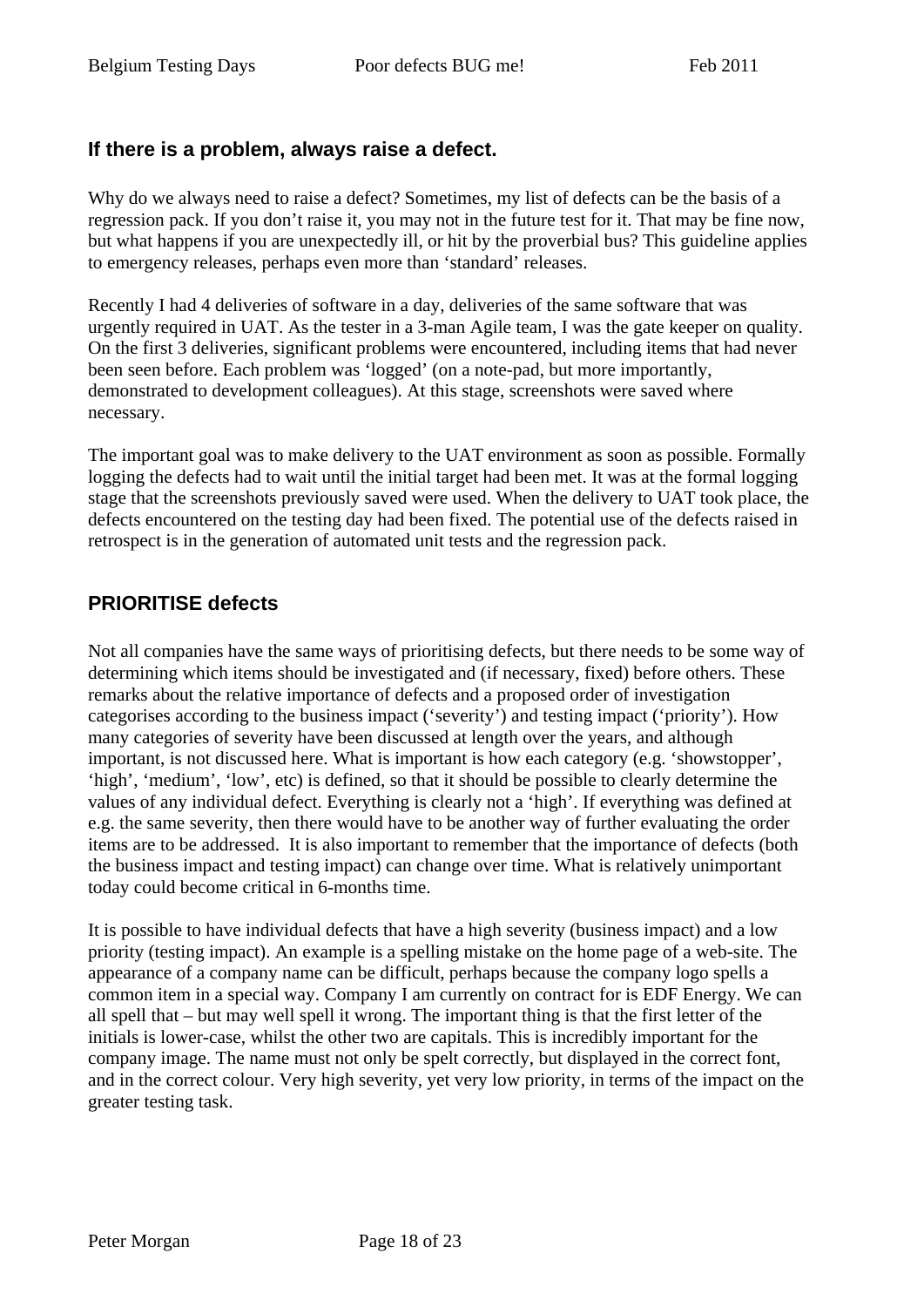

There is also the converse, a defect that has a high impact on testing at this time, but a low business impact. The business impact could change going into the future, but right now, it is very low. Take a company that has  $31<sup>st</sup>$  December as its year end. A whole stream of testing is dependent upon being able to perform a year-end closure, and the inability to perform this has a serious impact on testing. Lots of tests cannot be run. Yet in February, the business put little store on the ability to perform year-end closeout. There are many more important things to address. When September comes, the business will be increasingly concerned if the year-end closeout is still incorrect, and will be inventing further severity levels if at mid-November the process is still broken.

#### **Do not be fooled by developers**

Sometimes, just sometimes, developers try and blind others by algorithms, and discussions about mandatory database constraints, or something similar. On a former project, Oracle forms was used. In accessing Staff records, an option was available to display holiday details, and if this was selected, another window would be opened with the data displayed. However, if no holiday details had been recorded, a blank window was displayed, this after a message had been displayed "Query returned no records". The development answer was: "That is the way Oracle forms works". My answer was firm but polite. "Excuse me, but it **IS** possible to prevent the message being displayed (because other parts of the same product handle similar situations with no message)."

Responses that I will routinely challenge are the following two:

- a) "It does not happen on my machine"
- b) "But the users will never do that"

In the case of the 'doesn't happen on my machine' reply, request a visit to your terminal, and show the very real difficulty that you are having

If it can go wrong, some clever user will do it. It sounds very trite, but it is not possible to build a fool-proof product because there are some very clever fools around. This is especially true if there is a significant user base – in a previous project I was involved with Post Office automation. This was to put terminals onto every counter in the 19,000 Post Offices throughout the UK. That is a total of 57,000 users, some of whom are very computer literate, and some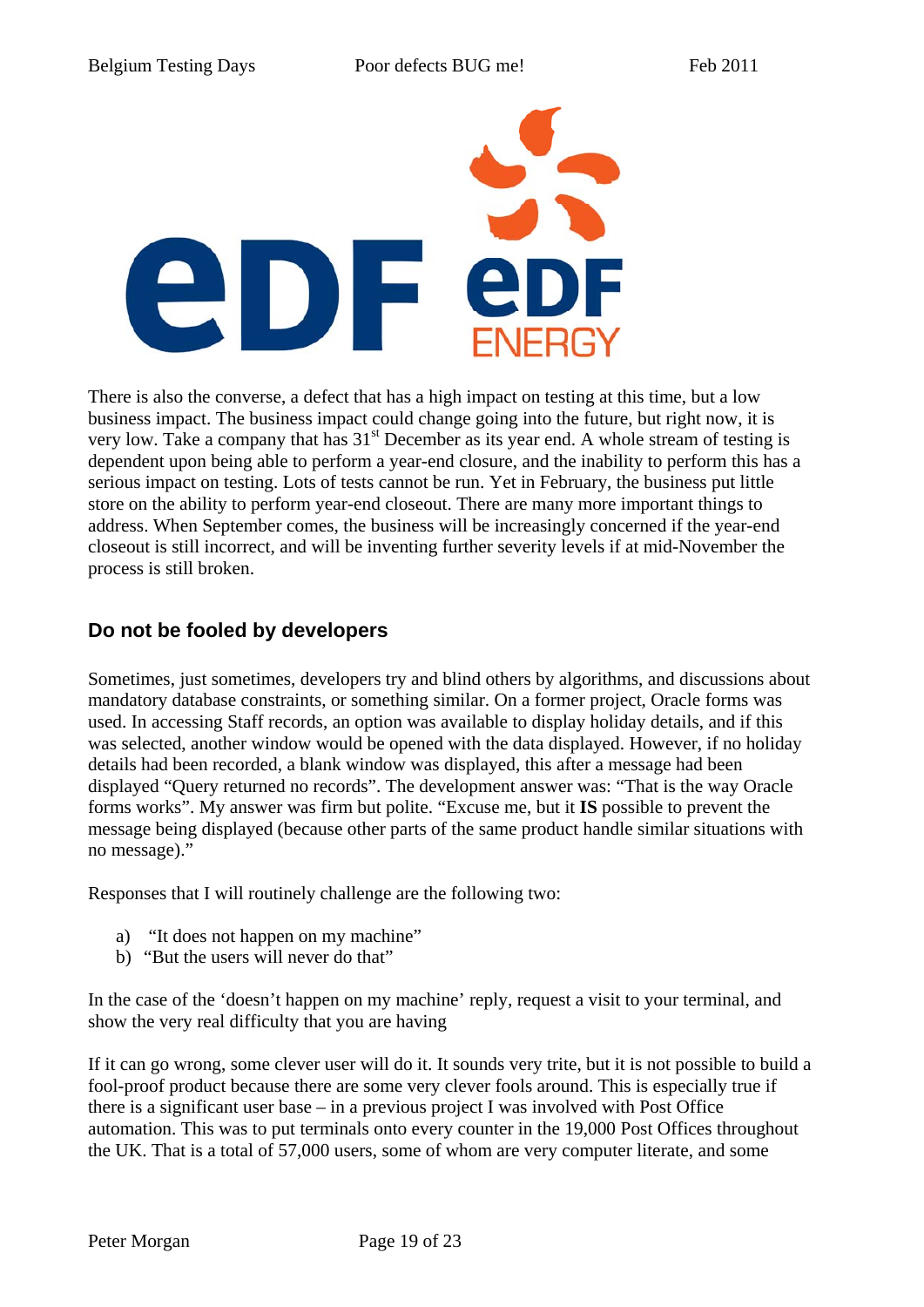being dragged kicking and screaming into using computers. Some of these users did very silly things, but the software allowed them to do it.

This situation is even more likely to happen if the application is an "open access" internet product. What will happen if the input sequence is a four screen transaction, and the user is timed out, or logs out, or losses their connection after 3 of the 4 screens? Some of these would happen to genuine users, through curiosity, mistake, or with users like me, through malice.

On one large project, a defensive programmer catered for an error that the analyst said would never happen. In order to protect herself, the error report said, after some details of the problematic records: "This error should never happen, and as it has Joe Bloggs owes me £5.00". One night there were 400 of these error reports!

#### **Raise different defects for different processes**

If the problem is evident in two or more different processes, at least **THINK** about raising more than one defect. Perhaps it is a failure in surname validation, where the name 'O'Neil' is rejected because it has a supposedly illegal character ("apostrophe"). Processes are Insert/amend Customer, Insert/amend Supplier, and Insert/amend staff member. If this is definitely three separate problems (that is surname validation is not separately compiled called module), then three separate incidents should be raised. What you don't want is to raise one and find not all instances that you know about have been fixed. In cases of doubt, ask development staff if solving the surname problem in Insert/amend Supplier will cure the same problem in the other processes.

#### **Do not raise MANY, MANY problems on the same report**

What I detest as a tester hate is having a half-fixed defect. An informal rule on one project I have worked on was "one problem, one incident raised". I would not always go that far – perhaps a report program with a field label spelt incorrectly, with the wrong number of surrounding space characters, and incorrect capitalisation could all be raised on the one report. However, at the other extreme, I have once received an incident where there were 57 separate parts to the same report. The really annoying part was that some of the issues were my responsibility to solve (responsible for the project standing data), but over half were instantly identified as "not mine". Some of the other instances on this mammoth incident were later assigned to the correct teams on further investigation. A multipart defect can take a long time to close. We do not want to play the numbers game, but on the other hand, the aim has to be to get defects closed out. Raising individual defects concentrates the attention of the developer on the single matter reported, rather than shelving the multi-part defect because there is never sufficient time to fix all of the items in one morning.

#### **Get closed all defects you can**

On most projects there are 'dead' defects. In this, I am not talking about defects that have been knowingly fixed, but not yet re-tested. Here, the subject is defects that were raised some time ago, and perhaps the facility to create the particular data combination no longer exists. There has been no fix, but the facility to create a customer with no surname has been removed, or the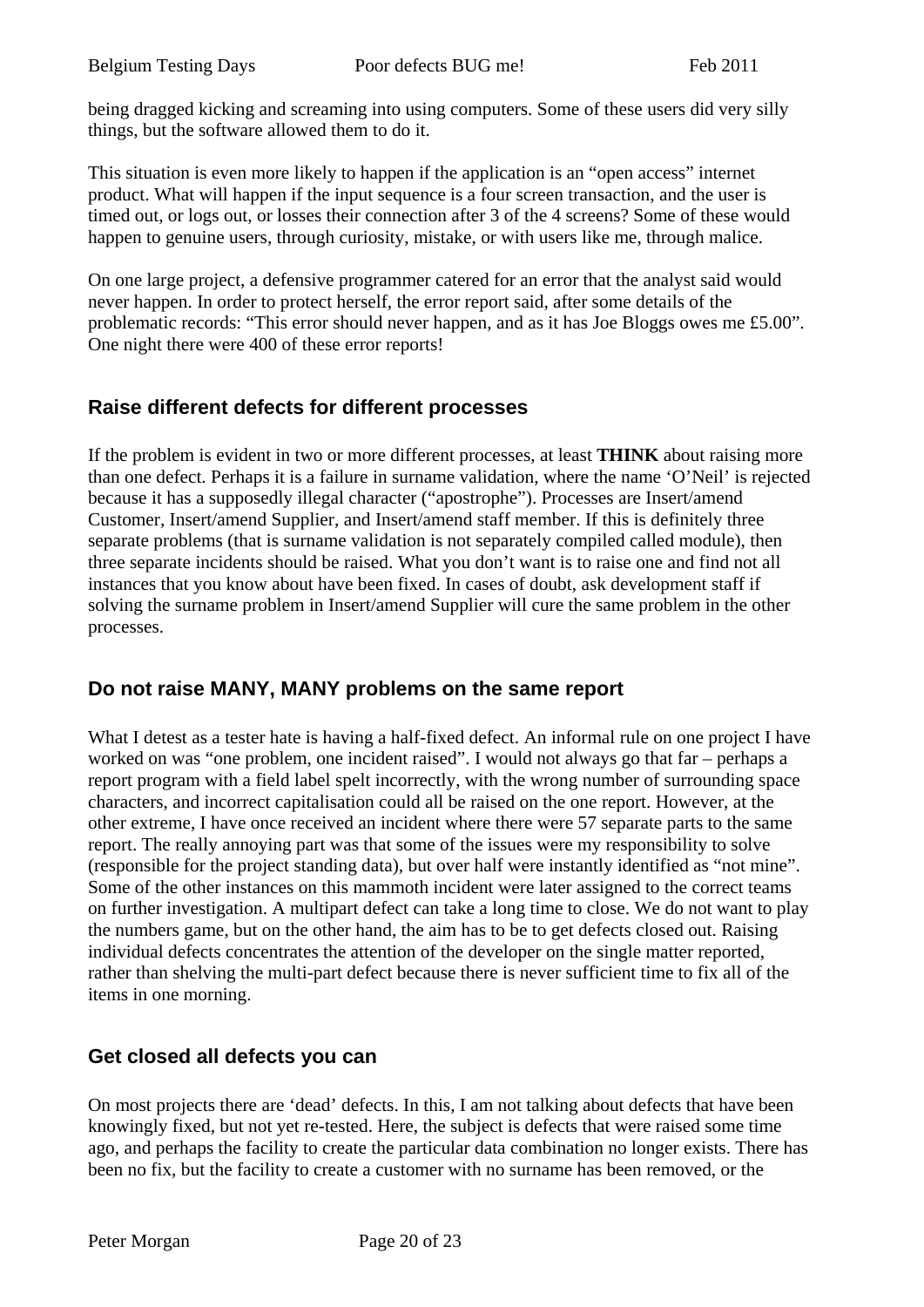problem with screen FGL-03A is not evident as this screen has since been removed. The defect is therefore no longer appropriate. Other situations are where a defect has been unintentionally fixed, and the defect is not closed, because no-one is aware that it has been fixed. Open defects that are 'dead' cost the project time and money (if only by those that look at the defect list, and 'automatically' discount some defects, because they know nothing about it). In this, I am not advocating a return to 'test all outstanding defects on any release', but if you can assist in closing 'dead' defects, it saves time and money for the whole project. Finding those that are possible 'dead' defects comes from knowing what defects are not closed – back to studying defects discussed earlier.

My experience is that if there are 200 open (or perhaps it is better to say 'not closed') defects, at least 10% will be wrongly open. I get the figures of '200' and 10% through studying defects, although it on some projects or in some companies where I have worked in has been considerable higher.

There is also the psychological benefit of having less defects requiring action.

#### **Don't play defect ping-pong**

A defect report is not the place to have a long drawn-out design discussion, or an argument about the cause of a problem. When I raise a defect, I don't want to know who is NOT responsible for fixing it. I have found the problem and having raised it and got people to agree that it is a problem, the next thing I wish to see (both in terms of the software and the defect report) is a fix delivered. As a tester, perhaps I can facilitate in getting people to talk. My ideal solution on 'hard defects' (where all agree that it is a problem) would be to get those together in a lockable room, with me and the only key on the outside. The only way to get the door unlocked is to find someone who will be responsible for isolating the problem, identifying the cause, and building a robust, testable solution, in a timely manner. If they won't talk of their own will, a locked door with me on the outside can be a way forward.

The aim has to be to get defects solved; not just moved to someone else. Every time a defect is assigned to a new person, or a new team, it will cost the project 2 hours – at least 2 hours. Therefore, think before just shuffling off defects to someone else. Otherwise you have just added some more multiples of 2 hours. A quick 5 minute chat could save a wasted 2 hours, for somebody on the project.

#### **If you can "feel" a problem, keep going until you find it.**

This is probably the hardest of the tips to explain, or illustrate by example. Some colleagues can "feel" a problem, or "smell" it. We need to learn to know when to trust that gut feeling. How good is your gut feeling? Is it trust-worthy? I would say that my feelings of unease are accurate 70% - 80% of the time. So, in persevering in search of a problem, remember that you could be wrong. Also, only trust your gut feeling for problems. Do NOT trust your gut feeling if the sense is that everything is OK. If you go by your instincts in this last-mentioned situation, then testing could end prematurely.

Any examples of instances where a tester has an uneasy feeling are of course very subjective. Here are two examples: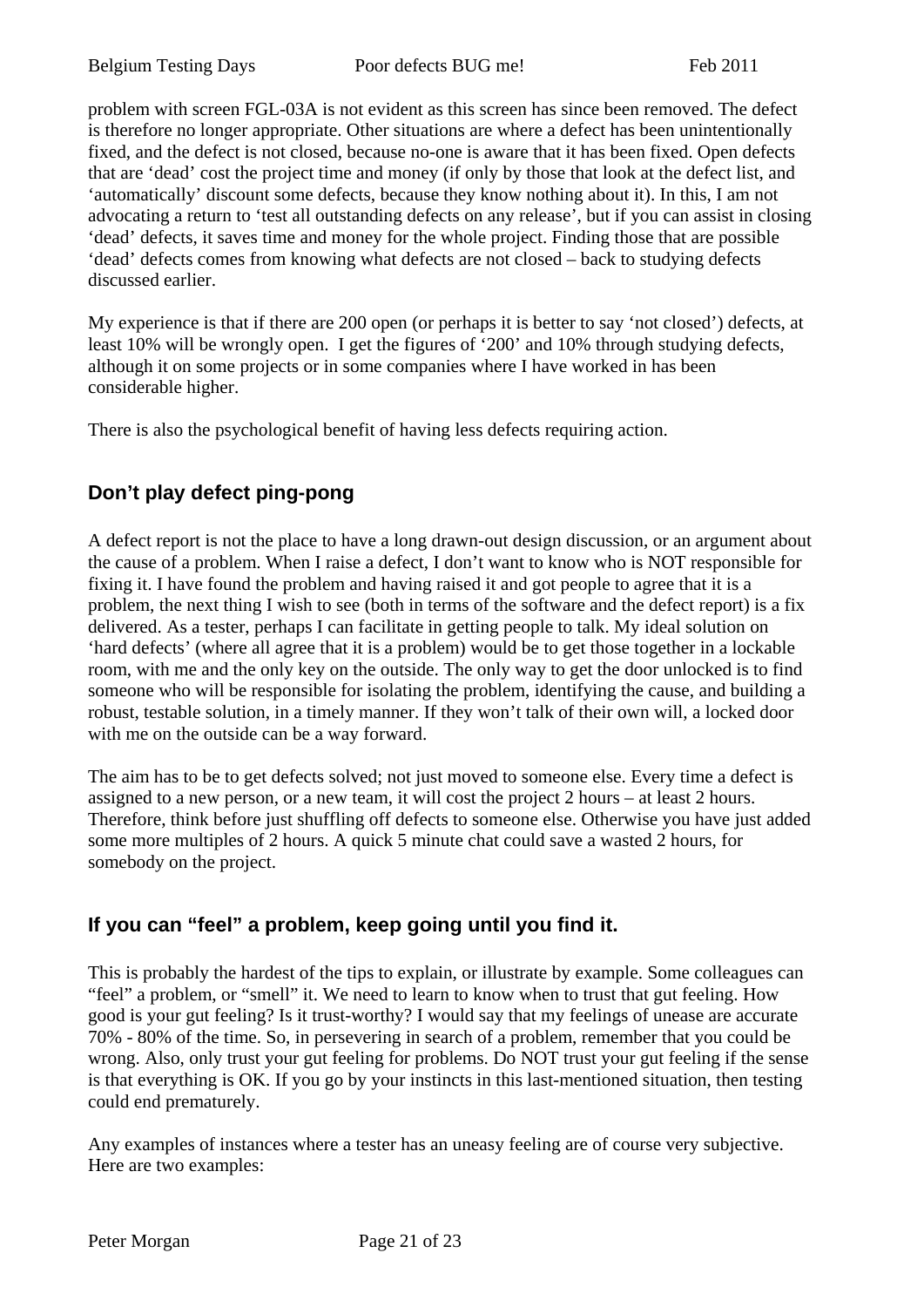An on-line transaction causes a background job to be initiated. If a week's worth of data is processed, this takes 12 minutes to complete. The time taken for 6 months data to be processed is also 12 minutes. Perhaps something is not quite right here ……

Four input screens, allowing data to be entered / amended for Customers, Suppliers, Supervisors, and Managers. These screens have a different number of fields, with an incomplete cross-match of the data required [date of birth on some of the four screens, but not all, etc.]. There is one common report, that prints this information, for the four types of data entered, and all of the four types of data give rise to the same report layout, and the same fields output. Perhaps something is not quite right here ……

#### **The trading power of defects.**

On any project, there is a relative value of defects of different severities. Sometimes, this is written in the exit criteria, but not always. Let us take a project that has 5 values for severity; critical, high, medium, low and trivial. The stage-end of System Test states that there should be **no more** than the following, to exit this stage

| i)   | 1 Critical   | 0r |
|------|--------------|----|
| ii)  | 10 High      | or |
| iii) | 50 Medium or |    |
| iv)  | $150$ Low    |    |

There is already an explicit relative value of defects, and this value should be used by all, if it ever comes down to the numbers game, in an attempt to reach the exit criteria. From the exit criteria, 1 Critical = 10 High, 1 High = 5 Medium, etc. Remember, it is '1 Critical OR 10 High ………..'. Therefore, if you had 151 Low defects, the stage end would not have met its exit criteria, 1 Critical and 1 Low fails the criteria, as this equates to 151 Lows. But so would 6 High, 38 Medium and 96 Lows …………………

There is also another category of defects that has not been classified in the exit criteria. The number of 'Trivial' defects is undefined. In situations like this, it is useful to request clarification. If everything that is recorded is a genuine defect, I would venture to suggest that 500 trivial defects would make the system absolutely un-usable. Finally, not all spelling mistakes are classed as trivial defects. A missing 'NOT' on a screen log-on message could be a critical defect, as could the misspelling of a company's name on a new web-site under construction.

Does your project have a written down relative value of defect severity? If not, then try to get consensus on what this should be, and move towards using this.

The idea for the trading power of defects was inspired by the Sunday School reward system, well described in [Twain 1876]

#### **Talk talk talk**